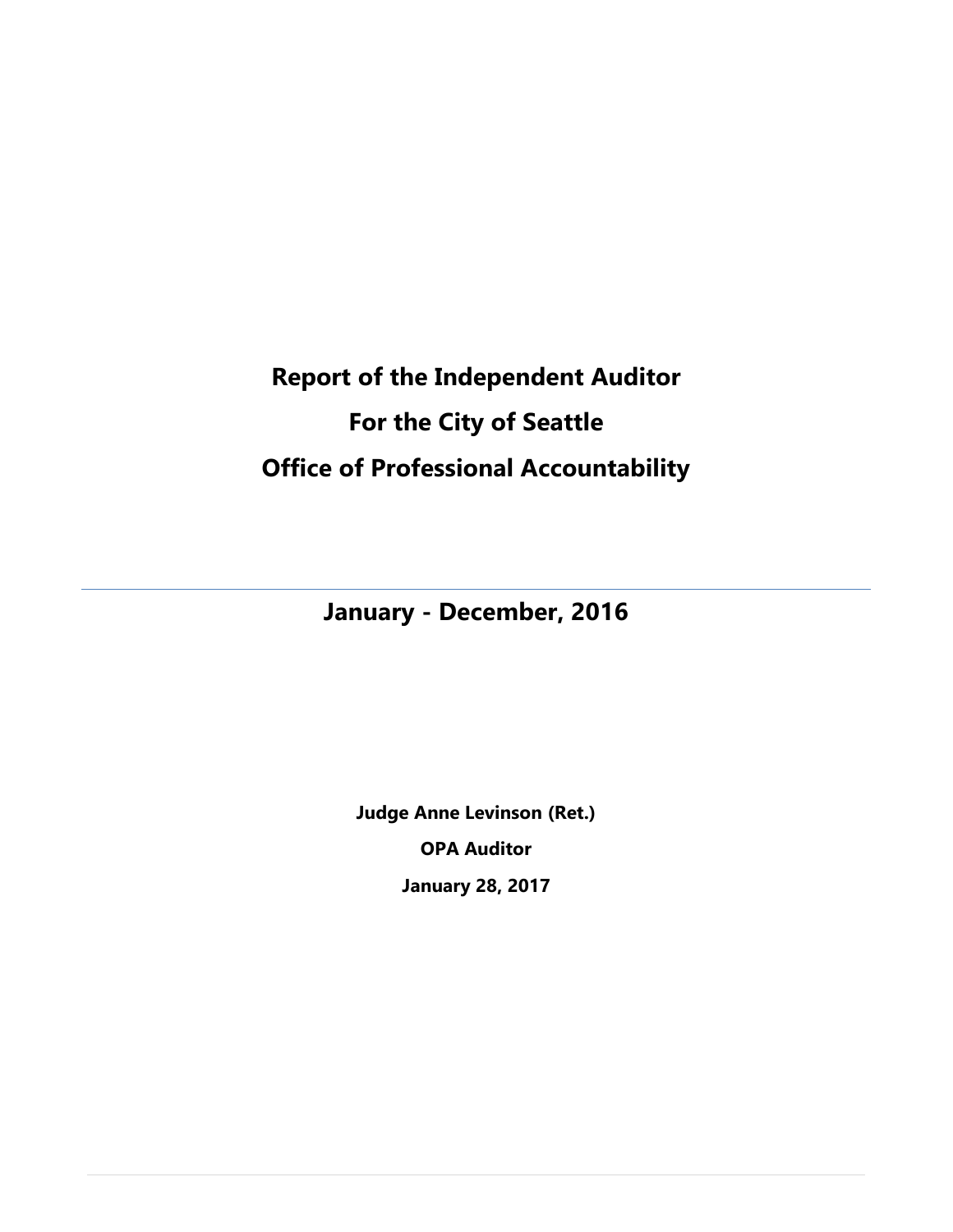## **Introduction**

The City of Seattle's Office of Professional Accountability (OPA) is the City agency responsible for overseeing the accountability system for employees of the Seattle Police Department ("SPD" or "Department"). OPA is officially designated as part of SPD to provide it immediate and complete access to all SPD-controlled data, evidence, and personnel necessary for thorough and timely investigations, but OPA is functionally independent of SPD. This independence is to help ensure that OPA can conduct internal investigations with objectivity, free from influence or interference. As an added measure, the City also contracts with an individual with legal expertise who provides independent, third-party review of OPA's complaint handling and investigations in real-time. This independent consultant is entitled in City ordinance as the "OPA Auditor".

The OPA Auditor's primary role is to review every misconduct complaint filed and every investigation conducted to help ensure that each complaint is addressed as it should be and every internal investigation is thorough and objective. The OPA Auditor also makes recommendations to City policymakers for systemic reforms in policies, procedures and practices. The OPA Auditor issues a public report twice per year<sup>1</sup> summarizing the number of complaints reviewed in that reporting period and any concerns as to how they were classified<sup>2</sup>; the number of investigations reviewed, and any for which additional investigatory work was requested; issues or trends noted as a result of complaint and investigation reviews; recommendations for changes to SPD or OPA training, policy or practice; and the results of any special audits conducted.

Due to the transitional nature of the City of Seattle's police accountability oversight system in 2016, there was not a semi-annual report covering the first half of 2016. This report encompasses all of  $2016<sup>3</sup>$ 

Complaints about possible misconduct can be made in-person, by phone, in writing, by email or by using the OPA website. They can be made by the individual who had the interaction, by a witness or by a third party. SPD employees are also required to report possible misconduct about which they become aware or that is brought to their attention by others. Immediately upon receipt of a complaint, the OPA intake staff follow-up to interview the complainant and gather initial evidence to help inform the classification decision.

<sup>&</sup>lt;sup>1</sup> See: "Auditor Publications" at <u><http://www.seattle.gov/opa/opa-reports></u> for all previous reports.

<sup>&</sup>lt;sup>2</sup> Classification refers to the determination as to whether each contact involves an allegation of possible misconduct or performance issues by an SPD employee, and if it does, whether the issues raised are minor or more serious. Contacts that do not involve possible misconduct or performance issues by SPD employees are recorded as a "Contact Log." Complaints involving minor misconduct or performance issues that are best referred to the employee's supervisor to address are classified as a "Supervisor Action." Complaints involving possible misconduct that is more serious are classified as an "Investigation." At the classification stage, OPA can also make a referral for mediation.

<sup>&</sup>lt;sup>3</sup> To allow for consistent comparison of data over time, I have reported sub-totals for the usual six-month periods of January through June, and July through December.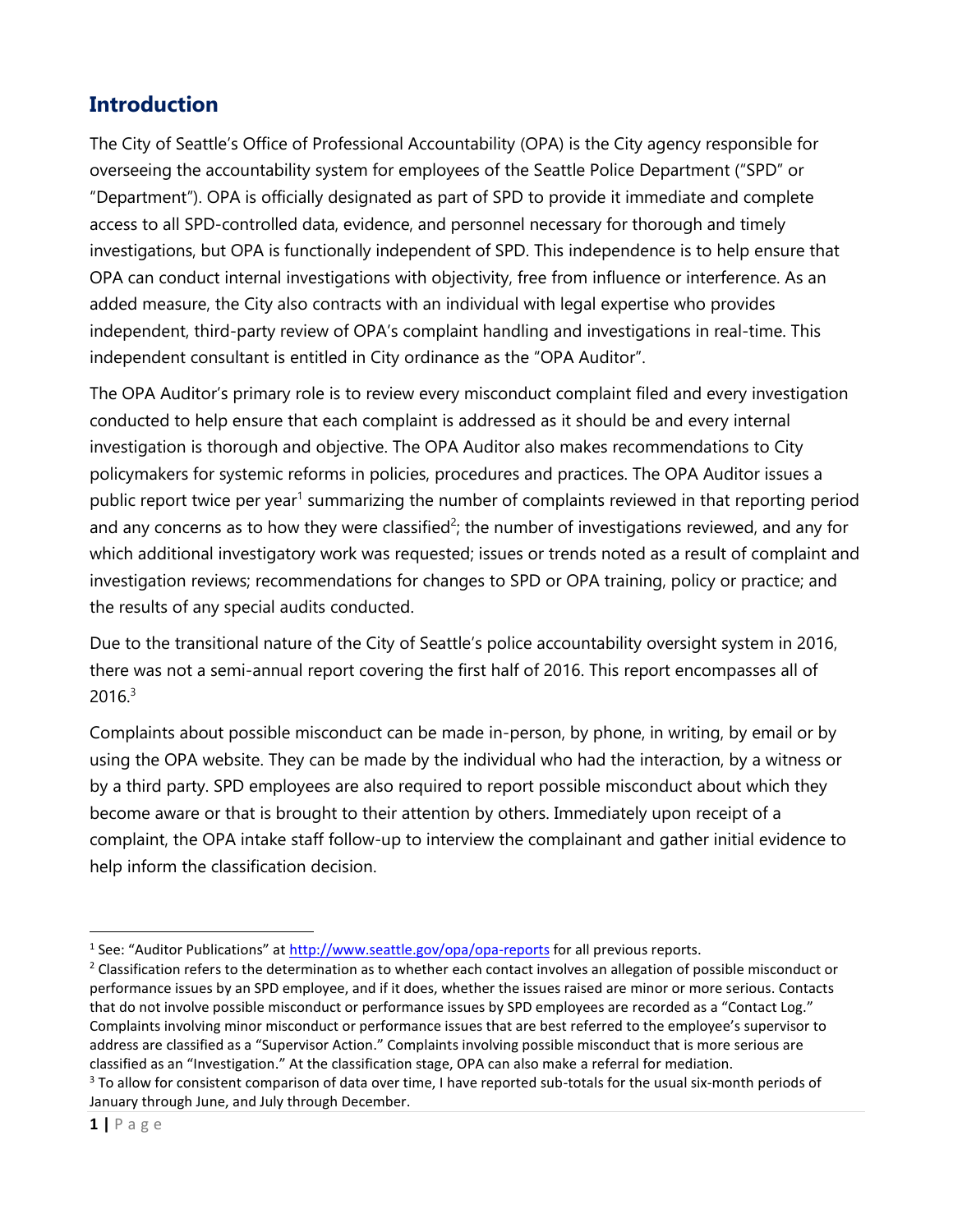After OPA staff completes the initial intake, they make a recommendation to the OPA Director ("Director") and the OPA Auditor ("Auditor") as to how the complaint should be classified. The intent of having the Auditor review the proposed classification and provide input to the Director is to ensure that each complaint receives the level of attention that is warranted, that all allegations and all involved employees are included, and that classification decisions comply with the requirements of the OPA Manual. Then, for each investigation conducted, when OPA believes the investigation to be complete, they submit it for Auditor review. If she concurs that the investigation was thorough, timely and objective, the Auditor will certify it, and the Director can proceed to issue recommended findings (i.e., whether the allegations were sustained or not, based on a preponderance of the evidence). If the Auditor finds that additional evidence should be obtained, additional witnesses interviewed or other investigative steps taken, she can order it to be done at that point, while the case is still active, before the Director issues proposed findings. In conducting complaint and investigation review, it is not the Auditor's role to be an advocate for either the named employee or the complainant, but to help ensure that all complaints of misconduct are addressed in a thorough, objective and timely manner.

# **Complaint Review**

As part of classification review, the Auditor also assesses whether the preliminary intake investigation, which is the basis for the classification, was objective and thorough or whether to require that additional preliminary investigation be conducted before a classification decision should be made. Additionally the Auditor assesses whether OPA correctly identified the possible policy violations ("allegations") and the employees associated with each allegation ("named employees"), and finally, whether mediation might be the best option. Where there is disagreement regarding any aspect of the classification, the Director's decision is determinative.

In 2016, 751 complaints were submitted for classification review by the Auditor. $4$  429 were classified for Investigation (INV) and 322 were classified for Supervisor Action (SA). In addition, OPA received 839 contacts that were determined not to qualify as complaints alleging either policy violations or performance issues by SPD employees; these are referred to as Contact Logs (CL).<sup>5</sup> The overwhelming number of intake investigations in this period were thorough and objective, but OPA continues to have some problems with perishable evidence and civilian witness information not being timely obtained, and in some instances, not understanding what was really at issue from the perspective of the complainant or not adequately exploring additional sources of evidence that might identify an unknown employee or otherwise indicate a full investigation is warranted.

In a few intake investigations, the intake investigator's demeanor and written description left the impression that *complainant* was being investigated instead of the *complaint*. For example, in a case

 $\overline{a}$ <sup>4</sup> 326 complaints were submitted for OPA Auditor review in January - June; 425 in July - December. The complaints reviewed by the Interim OPA Auditor from November 30 through the end of the year are included in the totals described in this report.

<sup>&</sup>lt;sup>5</sup> In January-June: 187 INV; 139 SA; and 385 CL. In July-December: 242 INV; 183 SA; and 454 CL.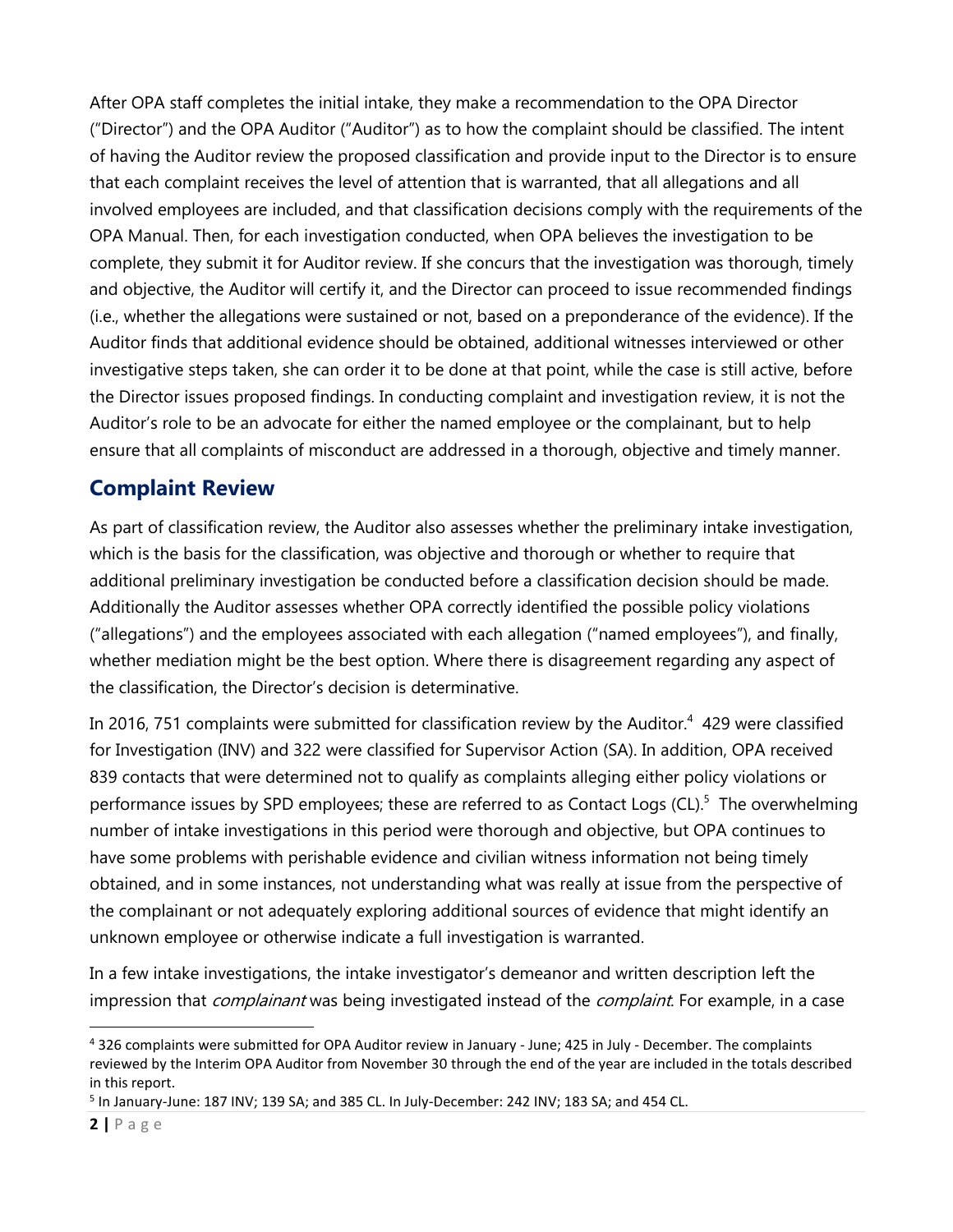where the complainant raised the concern that someone was punched by officers multiple times, the intake was not as objective as it should have been, with the intake investigator asking the complainant twice what he would have preferred the officers do under the circumstances, not following up when the complainant repeated his concerns that the number of punches was excessive, and using aggressive questioning to challenge the witness' report that the sergeant on the scene tried to keep the complainant from being a witness. In the intake follow-up log, the intake investigator stated the complainant "ignored" his question, although from the audio recording, that did not appear to be accurate. Among other things, the intake summary did not articulate the complainant's explanation that his perspective was based on having been a security guard for 15 years, that the sergeant on the scene did not take a formal statement or have anyone else take a statement from him but instead said he would call him back later (in fact, it was the next week), the number and type of punches, that the General Offense Report did not list the complainant as a witness and that it stated both that there was not time to de-escalate and that de-escalation was tried.

Thirty-one complaints were reclassified as a result of the review process.<sup>6</sup> Allegations or employees were added in 12 cases, including allegations of bias, misuse of discretion, lack of professionalism, failure to self-identify, failure to use a seat belt for a suspect during transport, failure to accurately report, retaliation, failure to document an investigation properly, failure to turn off radio while using In-Car Video (ICV), and failure to assist in filing an OPA complaint. In several instances, OPA did not add suggested allegations, $7$  but for the most part, OPA agreed to include additional allegations.

Only 12 complaints in 2016 were recommended for mediation. Four were successfully mediated; in two the named employees declined to participate; in two the complainant did not respond; in one the complainant declined, and in another the complainant did not attend. Two were still pending as of the end of the year.<sup>8</sup> As I have noted in prior reports, OPA's mediation program still remains relatively dormant. One change made regarding mediation that should be revisited was the decision made as part of the consent decree process that no allegations of excessive force or bias-based policing should ever be mediated. This prohibition was perhaps appropriate during the initial work of reforming SPD's policies and practices as an additional safeguard to ensure every allegation was investigated that should be. However, as a consequence, mediation is foreclosed for some complaints involving use of force or bias where mediation would be a more effective alternative than an investigation. It would be more responsive to the complainant and better serve the public by helping employees gain enhanced understanding to improve future performance.

<sup>6</sup> 5 from CL to INV; 11 from SA to INV; 14 from CL to SA; 4 from SA to CL; and 6 from INV to SA.

 $^7$  For example, in one complaint alleging that the officer took off his microphone, got in the ambulance and made a threatening statement to the domestic violence suspect, I felt OPA should have included allegations of honesty, as well as material accuracy in reporting, given that the officer did not disclose having done this in either his report or when screening the arrest with his sergeant.

<sup>8</sup> Those reviewing OPA statistics should note that OPA categorizes mediations as "Completed" once the complainant and the named employee agree to mediation, even if the complainant later withdraws, no longer communicates or does not attend as agreed.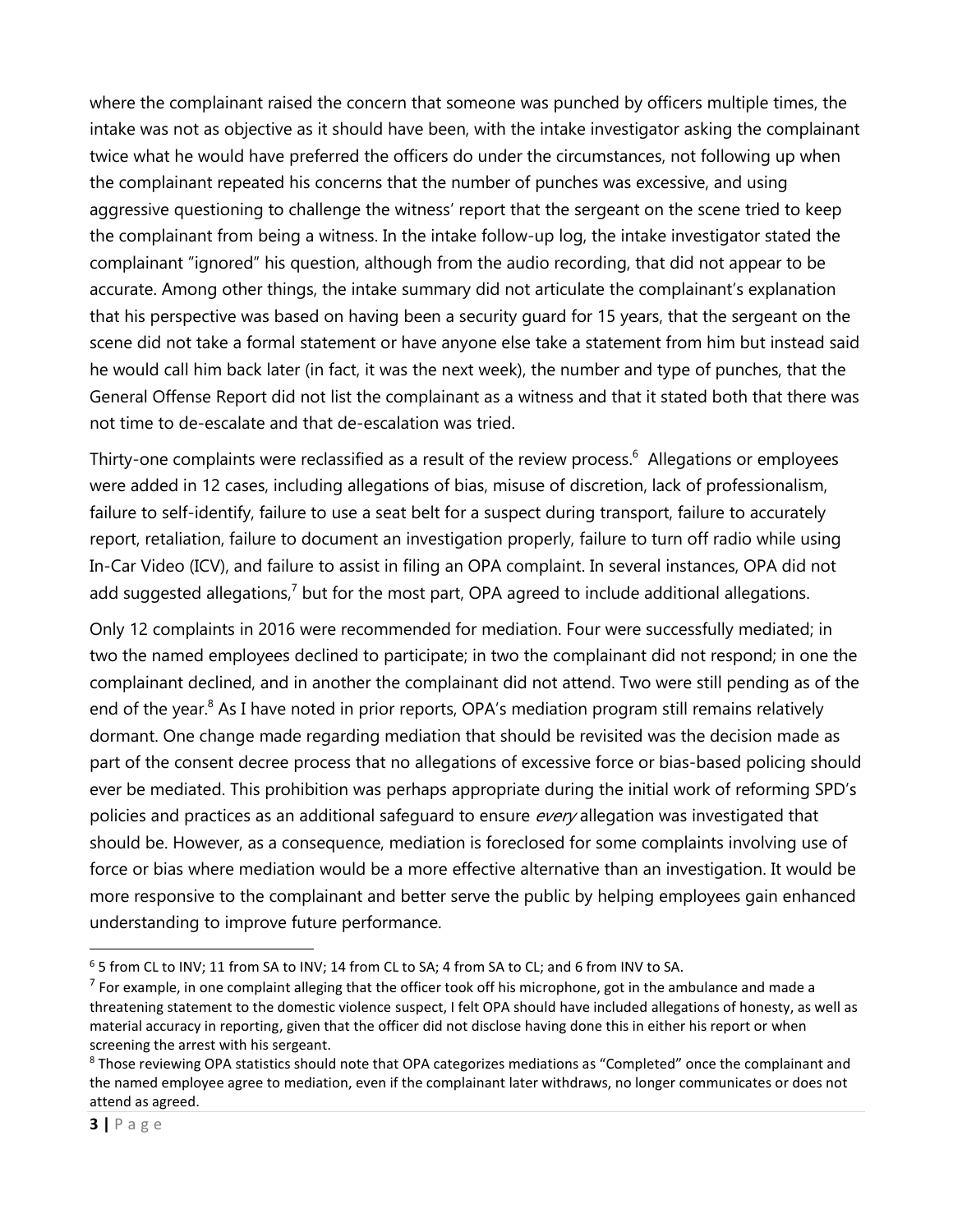Further, OPA has interpreted the specific language in the OPA Internal Operations and Training Manual (Paragraph II.F.1) - "Allegations of excessive or unnecessary force, biased policing, and criminal behavior shall not be considered for classification as SA" - in a literal manner to mean that while OPA may not classify these as SAs, they may instead designate any of these types of complaints as a Contact Log, retained for record-keeping but for which no additional follow-up occurs. This is contrary to the rationale underlying the prohibition (that all of these types of complaints must be investigated rather than referred to supervisors.) The Manual only allows for two types of classifications: Investigations and Supervisor Actions. The Contact Log designation was created as a means of ensuring that every potential complaint is recorded and reviewed; it is an accountability measure designed to ensure that no complaint is ignored or summarily dismissed, regardless of who the complainant is, who the named employee is or what the possible misconduct might be. The Contact Log designation is typically used for complaints where the employee turns out to work for another agency, where someone contacts OPA to report a crime, request a police report, or express a general concern, or any allegation that would not constitute a violation of SPD policy. Unfortunately, OPA has expanded its use of the Contact Log designation to include cases involving allegations of bias and excessive force that OPA has determined do not warrant investigation. The difficulty with this approach is that OPA pre-judges the merit of these cases based on limited information and there are then no formal findings regarding the allegations.

The point is well taken that it is not productive to spend limited investigative resources on complaints that appear to lack merit, simply because someone alleges excessive force or biased policing. However, the rationale for requiring that they be investigated is to ensure that they get the attention and external review that is warranted. For those allegations that appear on their face to be lacking merit, a better alternative is to have an abbreviated investigation, approved by the OPA Auditor (or Inspector General) at the time of classification, sufficient to confirm that further investigation is not warranted, with a less labor-intensive process of investigation and findings.

When SAs are completed by the supervisor and returned to OPA, the Auditor also reviews them. Of the  $403<sup>9</sup>$  reviewed in this reporting period, most were thorough and complete. OPA continued to struggle with timeliness of these in the first half the year but with added administrative staff, now manages these more efficiently than in the past.

The Auditor also reviews bias referrals. There were 153<sup>10</sup> submitted for review in 2016. Here again OPA's interpretation of its obligations under policies revised through the consent decree process should be re-visited. The bias-free policing policy requires officers to notify supervisors whenever there is a complaint of bias. The supervisor is then required to interview the individual who is expressing the concern of bias to ascertain if the complainant wishes to make a formal complaint. The supervisor is also required to let the individual know that a complaint of bias can be made to OPA,

<sup>9</sup> 240 in January – June due to a significant backlog from OPA not tracking SAs in 2015; 163 in July – December.  $10$  76 in January-June; 77 in July – December.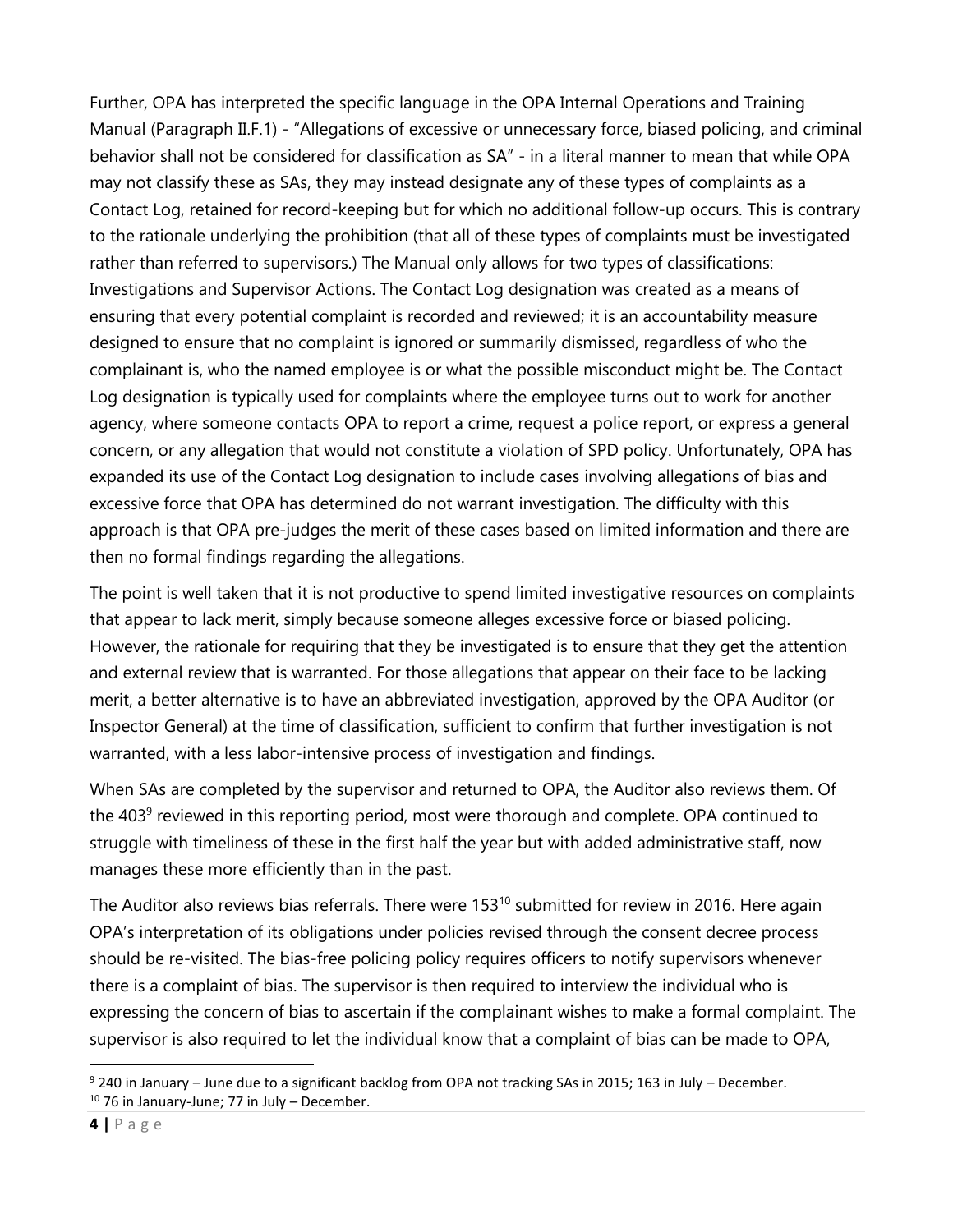and offer to assist in that referral or refer it directly. Each of these bias complaints is documented and reviewed by the chain of command. After that, they are sent to OPA as a "back-stop" to ensure the correct steps were followed and that there was not misconduct warranting an OPA referral.

OPA's interpretation of SPD policy is that supervisors may infer that the complaint has been resolved to the complainant's satisfaction (and therefore no OPA referral for misconduct is warranted) even when that conclusion would appear contrary to facts presented. For example, if the ICV shows or documentation states that the complainant tells a supervisor "F\_\_ You!" when asked about a complaint and refuses to speak to the supervisor about it, the supervisor can reasonably conclude that the complaint has been resolved to the satisfaction of the complainant, and thus a referral to OPA for a complaint of possible misconduct is not required. This interpretation means that only where the complainant expressly insists on an OPA complaint is one initiated. This can result in allowing supervisors to avoid referring to OPA complaints from those who are the most frustrated, upset, and distrustful, because they will not cooperate with the supervisor who arrives to interview them.

One other category of complaints warranting review and consideration of a new approach is complaints involving former or retired officers. The City and SPD implemented my earlier recommendations to eliminate so-called Extended Authority Commissions, which was an important accountability improvement. Instead, the Chief of Police may now issue Special Police Officer Commissions to government employees whose appointment will assist the Department in enforcing the laws and who have prior law enforcement training or experience qualifying them for such duties; or individuals formerly employed by the Police Department with training and experience in traffic control *only* for the purpose of conducting traffic control (see SMC 3.28.150). When complaints are made about these individuals, OPA's position in the past had been that OPA does not have jurisdiction since they are not active employees. While a Special Police Officer Commission does not grant employment status, in my view, the City has an interest in ensuring their conduct comports with public expectations, all the more so when there may be possible criminal conduct. As I reviewed these complaints, I asked OPA to use the Supervisor Action process to apprise SPD's Human Resources Director, Legal Counsel and Chief Operating Officer of the complaints and ensure appropriate followup occurs.<sup>11</sup>

 $11$  Readers of my past reports may recall that the public is often unaware that these individuals are not officers, so their conduct can affect public trust and respect for the Department and its officers.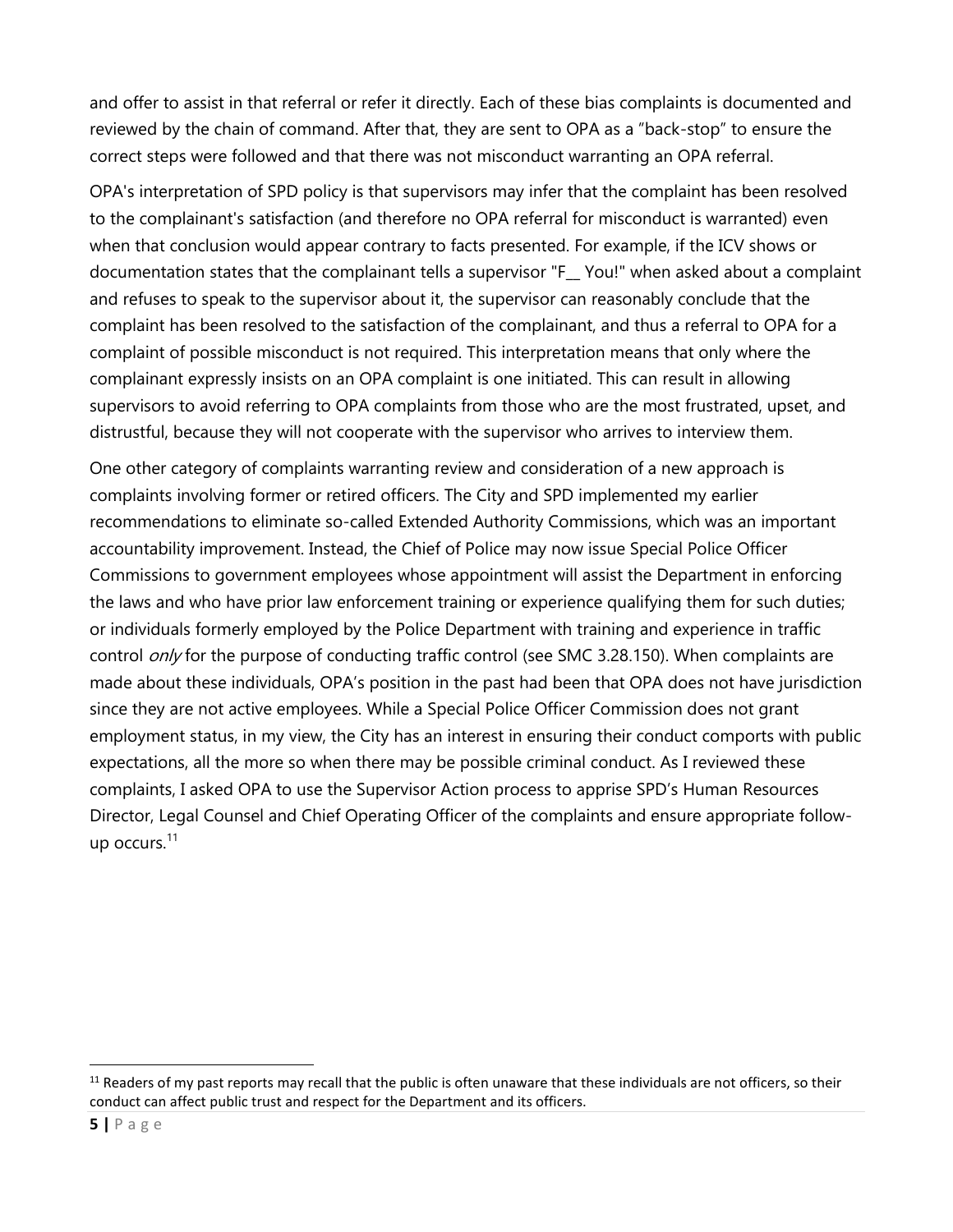# **Systemic and Policy Recommendations**

A significant amount of time was spent in 2016 helping the City move forward with implementation of recommendations made to strengthen its accountability system. The recommendations awaiting codification in City ordinance would implement the following needed reforms, among others:

- adopt an Office of Inspector General (OIG) oversight model with sufficient capacity and authority, and with a different appointing authority than the appointing authority for the Chief of Police and the OPA Director so that there is an appropriate separation of powers<sup>12</sup>;
- increase civilian oversight and independence for investigations of possible criminal misconduct, often the most serious types of alleged misconduct that under existing practice has no civilian oversight and often no separation from SPD;
- ensure all ranks are treated equivalently by the accountability system;
- make the disciplinary system fairer and more transparent by using a single, objective body with requisite expertise to hear disciplinary appeals and require that hearings be open to the public;
- civilianize supervisory, intake and investigative positions in OPA;
- enhance the independence of oversight bodies by providing OPA, the Community Police Commission (CPC) and the OIG a fixed annual budget and authority to set their own work plans for, and provide that the CPC hires its own Executive Director and staff;
- require that all OPA complaint and investigative and related personnel files be retained several years past the date the employee is employed by the City and for as long any action related to that employee is ongoing, not destroyed three years after the OPA or EEO investigation;
- eliminate the three-year limitation for filing complaints concerning non-minor misconduct;
- use the same preponderance standard for allegations related to honesty, not a higher standard of clear and convincing evidence;
- modify the contractual deadline for investigations, to retain the required timeliness without comprising accountability for the public<sup>13</sup>;

<sup>&</sup>lt;sup>12</sup> The City Auditor and the Director of the City's Ethics & Elections Commission (SEEC) have appointing authorities distinct from the Mayor to strengthen the independent oversight role each of these offices has. The City Auditor is appointed by the City Council and the SEEC Director is appointed by the Commission.

 $13$  The collective bargaining agreements provide that if an investigation takes longer than 180 days, including the steps of OPA Auditor review, a discipline meeting and notification of the employee, then no discipline may be imposed. Some argue there should be no deadline in order to avoid that occurring, but investigations that drag on for months and years do not serve the public, complainants or employees well. A better approach, as recommended to the City, is to adjust the 180-day deadline so that it is defined to be directly tied to OPA investigations rather than to the date an employee receives notice from SPD of proposed discipline, has permissible extensions for delays beyond OPA's control, and provides for extensions when additional investigation is directed.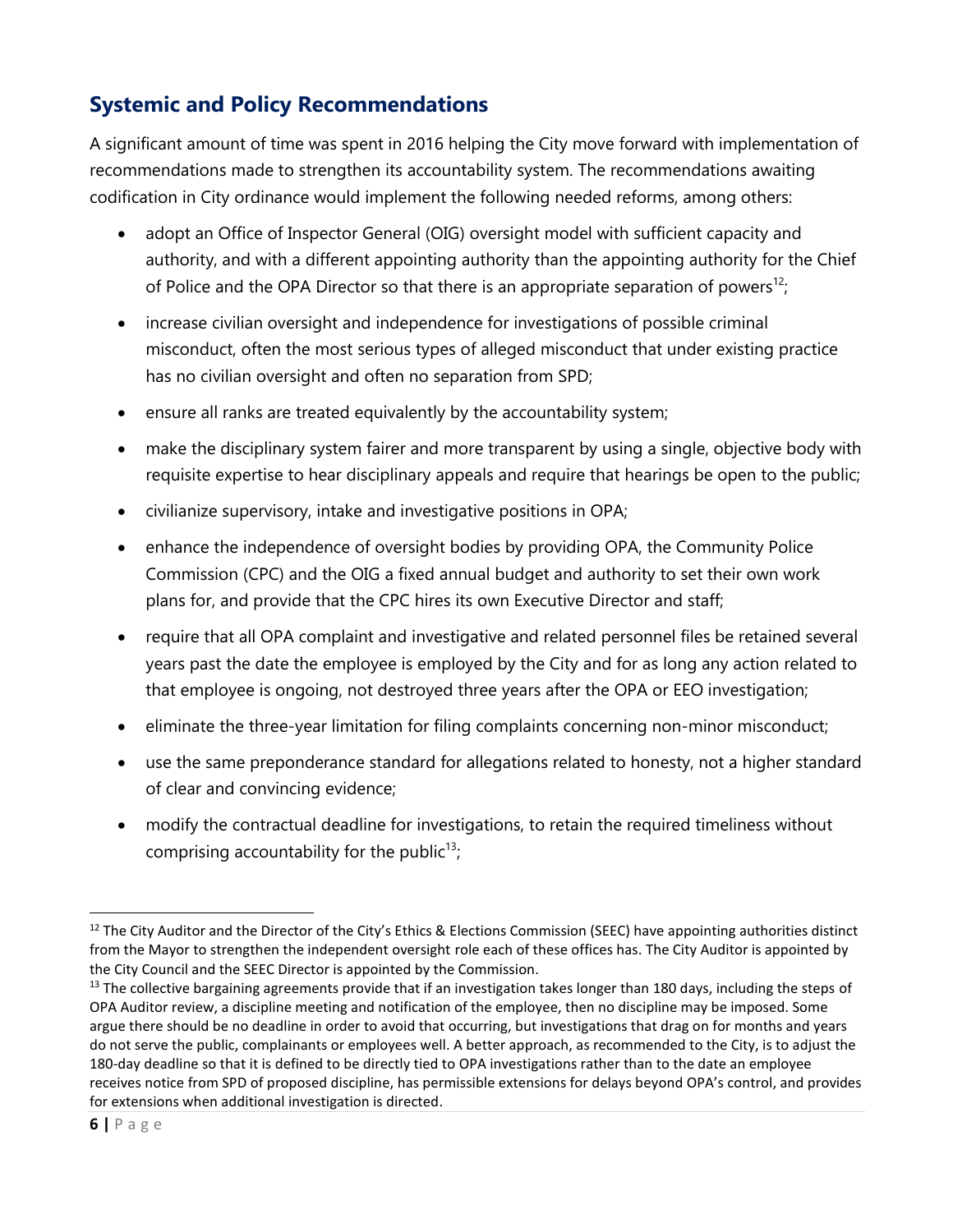- implement a rapid adjudication process for quick resolution of certain complaints; and
- manage all Secondary Employment through an internal, civilian-led and staffed office, to eliminate conflicts of interest and provide appropriate oversight and accountability.

These past recommendations that needed to be codified or mandated were included in the proposed accountability legislation filed with the federal court and should be put forward by the Mayor for adoption by the City Council. Other recommendations for policy, training and operational improvements not included in the proposed legislation and still not implemented by OPA or SPD will be monitored and their status reported on by the CPC.

Four recommendations for OPA and SPD from this reporting period are:

- Allow the use of mediation for complaints involving allegations of bias or use of force when both the OPA Director and the OPA Auditor (or Inspector General) agree that mediation would be more responsive to the complainant and better serve the public.
- 2. Review the bias-free policing policy to better ensure that the current protocol of allowing supervisors to determine the complaint has been resolved does not result in an overbroad exclusion of these cases from OPA investigation.
- **3.** Work with the OPA Auditor to design a triage process of additional but limited investigation for complaints involving use of force or bias where based on the initial intake investigation a full investigation with all of the required steps may not be warranted, but further analysis and some level of investigation may be needed. The OPA Auditor can direct what those steps must be (e.g., further review of all available video; a witness interview to corroborate the available evidence gathered at intake) and an abbreviated certification memo may be utilized. This process must reflect the importance of these types of allegations, the authority of the OPA Auditor to ensure that all complaints are handled thoroughly and objectively, with findings available for public review, and the effective use of available resources.
- 4. Strengthen the accountability mechanisms used by SPD and OPA for complaints involving former or retired SPD officers. OPA has agreed with the OPA Auditor that it should receive or initiate complaints related to those with Special Commissions, and concurs that it is important for SPD to obtain information about their conduct in order to evaluate renewal and possible terminations of commissions and/or conduct criminal investigations, as well as to report back to OPA regarding any actions taken. However, based on complaints reviewed in this reporting period, it is clear that SPD still needs a consistent, accurate and timely process for the granting, renewal and immediate termination of Special Commissions that ensures that only those who comply with the requirements in ordinance and policy will continue to serve in these roles.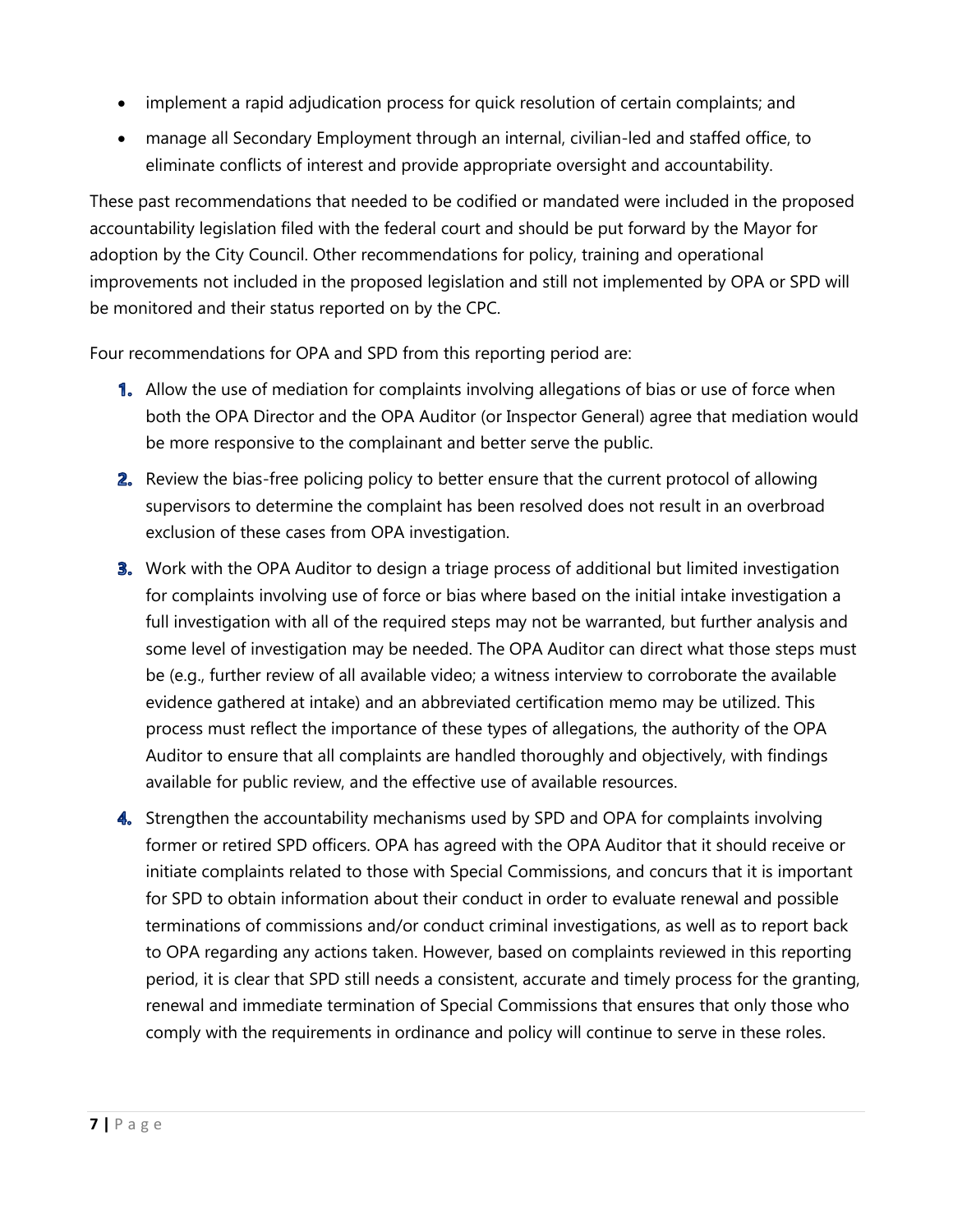## **Investigation Review**

To provide additional independent civilian oversight for Seattle's police accountability system, the OPA Auditor reviews all investigations conducted by OPA. The Auditor's review is to help ensure each investigation is impartial, thorough, timely, and consistent with the required procedures set forth in the OPA Manual. When the OPA investigator believes an investigation to be complete, he or she submits it for internal review and then OPA submits it to the Auditor for certification. The Auditor either certifies the investigation, or if the investigation is not thorough, can request or direct that additional investigative steps be taken. For example, the Auditor might request that OPA obtain additional evidence, interview other witnesses (or document why certain evidence was not obtained or why certain witnesses were not interviewed), re-interview witnesses, or follow up on new concerns that arise from the investigation. OPA is required to conduct further investigation as directed by the Auditor and re-submit the case to the Auditor for certification before findings are issued.<sup>14</sup>

During 2016, OPA submitted 337 investigations for Auditor review, 149 during the first half of the year, and 188 during the second.<sup>15</sup> The thoroughness, quality and timeliness of OPA's investigations, which had improved in recent years as OPA implemented recommendations for improvements, declined in 2016:

- 30 investigations were not certified.<sup>16</sup>
- 12 additional cases required additional investigation and remain pending. These cases may ultimately not be certified given the range of issues and the length of time OPA has taken to conduct the requested additional investigative steps.
- 10 additional cases could only be certified after further investigation was conducted.
- 11 cases were certified even though the investigations were deficient because additional investigation would not remedy the issues identified, and because the preponderance standard had been met $^{17}$ .

Significant issues I have raised in prior reports persist. Basic investigative practices such as use of investigative plans at the initiation of investigations, so that investigators are clearly focused on the critical issues and understand what must be proven, are still not standard operating procedure.<sup>18</sup> OPA

 $14$  Findings are the determinations as to whether allegations of misconduct were proven. If an allegation is proven by a preponderance of the evidence, it is "Sustained" and discipline may be imposed.

<sup>&</sup>lt;sup>15</sup> For comparison purposes, there were 207 investigations submitted in the second half of 2015.

 $16$  The final three of the non-certifications were done by the Interim OPA Auditor.

 $17$  For example, if a 911 tape, holding cell video or private media had not been obtained and was no longer available. <sup>18</sup> In one case, the investigator notified the named employee of his interview with this communication: "There are four allegations listed in the [complaint summary]. The written portion of the summary only explains one of the allegations: bias policing. I will be asking you about bias policing, the probable cause for the arrest and your demeanor (the complainant stated you were not courteous.) The [complaint summary] also lists discretion as an allegation. As I was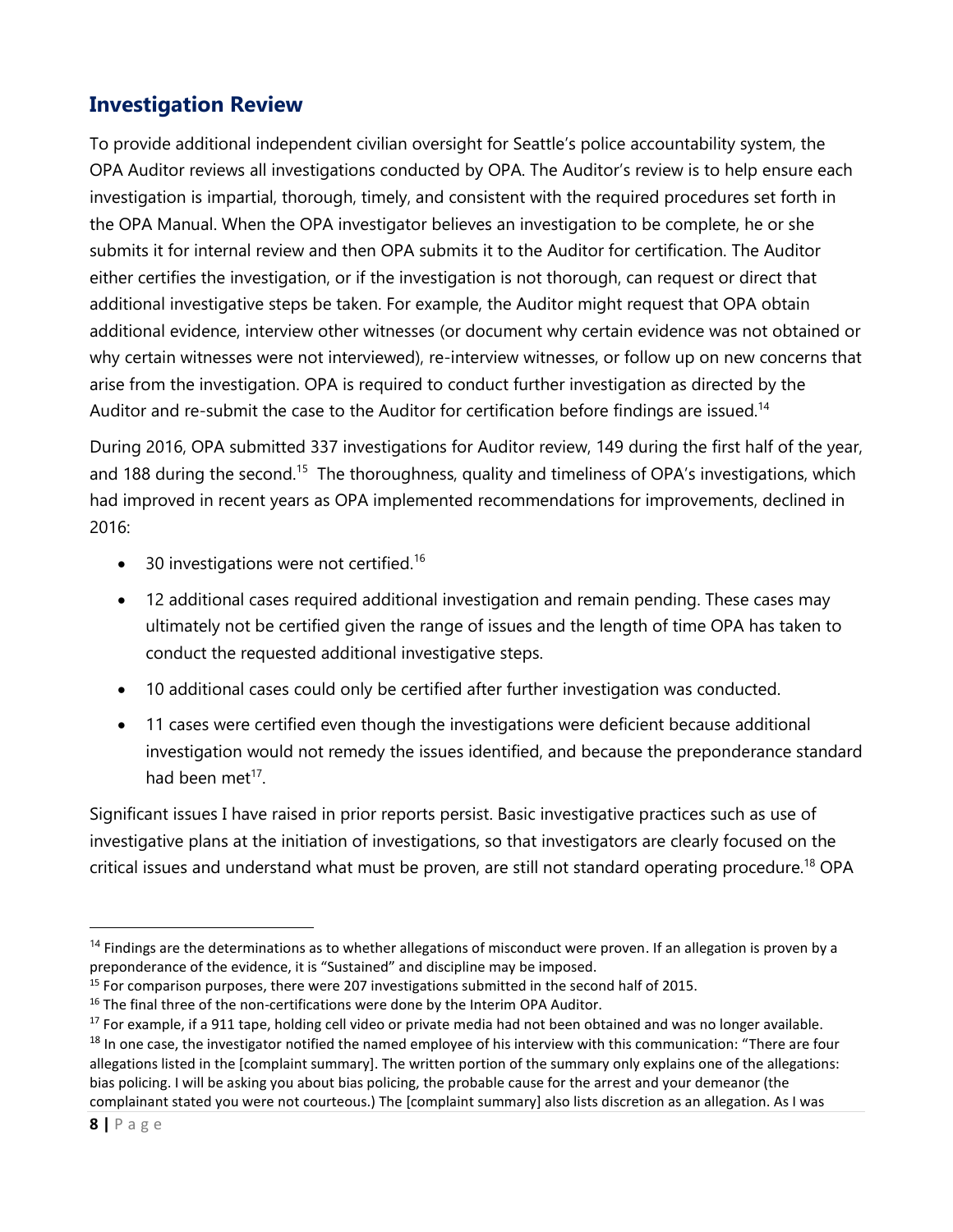management review of investigations was cursory at best. Rarely did OPA management ask investigators to resolve gaps and material inconsistencies in evidence or pursue possible additional violations of policy that became apparent during the investigation. Nor was there management review as to whether investigators considered all the factors they should have in approaching each allegation, particularly to ensure the complainant's concerns were properly understood and addressed. Investigators are still not concluding each interview with the questions I recommended (and OPA stated had been formalized in their protocol) always must be asked: Is there anything I have not asked you that I should know? Is there anyone else who I should interview?

Equally problematic, OPA management did not adequately supervise investigators or triage investigations to ensure investigative timelines were met. Cases often sat for months before any investigative steps were taken.<sup>19</sup> Investigations were then routinely limited in scope in order to meet impending deadlines, without documentation of an appropriate investigative rationale for the truncated approach taken. Site visits, comprehensive attempts to reach complainants and interview civilian witnesses, and other investigative steps beyond intake and employee interviews were rare. The required regular communications with complainants and named employees regarding the status of cases as they are in process were infrequent at best.

Timeliness matters for several reasons: responsiveness to complainants; respect for employees who have allegations pending against them; avoiding loss of perishable evidence and diminished accuracy of witness memory; and enhancing accountability with swifter training, discipline or management correction when needed. Another critical reason for effective time management of investigations is that, pursuant to the collective bargaining agreements negotiated by the City, no discipline may be imposed unless OPA completes an investigation, issues findings, and SPD provides notice to the named employee of the recommended findings and proposed discipline within 180 days after the complaint is received or initiated by OPA. Between August and December 2016, 40 investigations were submitted for my review after the 180-day contractual deadline had already passed or so close to the deadline as to undermine the spirit, if not the letter, of the ordinance, since insufficient time remained to conduct additional investigation. Frequently, investigations were submitted without transcripts because the deadline was too close to wait for the transcription to be completed. In other cases, where I directed additional investigation, OPA took months to do the follow up work (and some were

unable to procure any information on why Discretion was listed as an allegation, I will not be asking you any questions directly related to the Discretion allegation."

 $19$  Several cases referred for criminal investigation were also not timely managed. In one, the criminal investigation took six months and included no investigative steps other than assessing the named employee's status as a retired employee. The administrative investigation included a single interview by phone of the retired named employee in January and then no further work was done until the Case Summary was written in August. In another, the case was to be returned from the criminal investigations bureau by the end of August The criminal investigation was completed before then but the case was not transmitted back to OPA until the end of September. OPA management did not track the case. The OPA investigation did not begin until October 8 and is still open as of the writing of this report.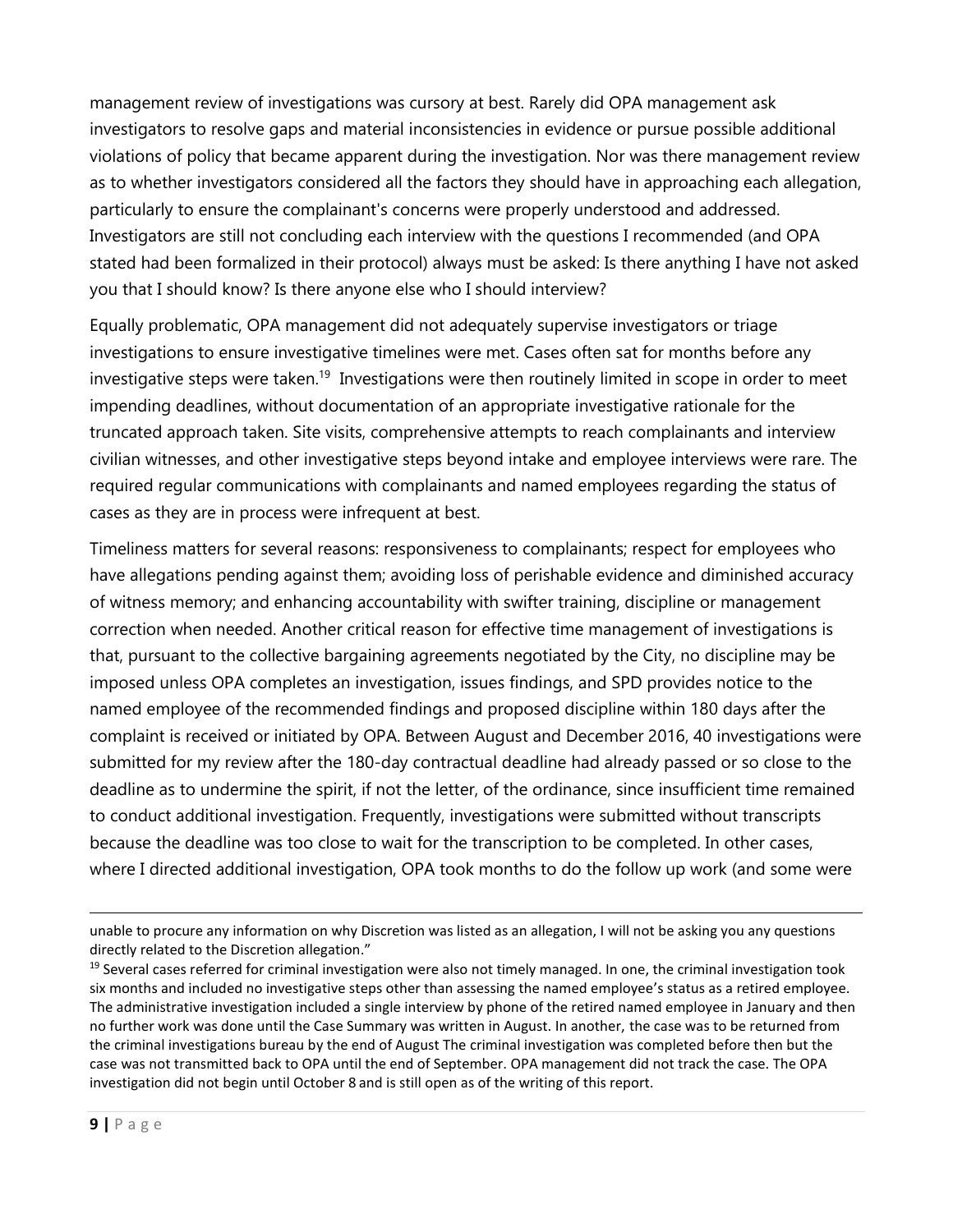still not complete as of the drafting of this report). In some instances, OPA drafted the Director's certification memo and notified the chain of command before submitting the case for review, eliminating the possibility of additional investigative work.

It is true that OPA investigator caseloads have increased in recent years. To some extent that reflects a culture of increased internal accountability with more referrals made to OPA from SPD supervisors and SPD's Force Review Board. Nonetheless, this is not a new trend. However, OPA still has not implemented strategies to more effectively manage investigations, including the recommendations I have made each year to OPA to institute alternatives to investigation<sup>20</sup> which would reduce the number of investigations without comprising accountability. Instead, OPA has adopted other techniques to reduce caseloads that in my view negatively affect accountability. One such technique is to use the contact log classification rather than investigating certain use of force and bias allegations (discussed in the complaint review section above). OPA management has also taken to disregarding the deadline for completing its investigations except in cases it predicts will result in sustained findings, with this prediction being made before the investigation is done or in some instances even underway. That judgment in effect predetermines that other investigations will not meet the contractual deadline, and that any additional investigation directed by the Auditor will have no effect, regardless of where the investigation leads.

Following are brief descriptions of 37 of the investigations that were either not certified, certified despite issues, or where additional investigative steps were requested:

#### **Investigation 1**

I did not certify an investigation in a case involving allegations made by a fellow employee. The complainant alleged the named employee told him that he had "jacked the guy up" and then did not fully and accurately report the force he used to a screening Sergeant. He also did not use his ICV.

OPA made no effort to interview the subject of the alleged use of force either during intake or during the investigation until requested to do so. There were only nine days left before the 180-day deadline by the time the OPA investigator attempted to contact the subject with a phone call and letter. By this time the named employee and witnesses had already been interviewed, without the benefit of any relevant information from the subject. No effort to locate the subject had been made in the nearly six months since OPA had received the complaint.

The investigator did not interview an SPD employee witness whom the complainant stated he had called about the named employee's comments. After the investigation was submitted as complete, the investigator was directed to interview the witness. When he did, it was clear OPA still had not discussed an investigative approach; no questions were asked about the discussion the complainant

<sup>&</sup>lt;sup>20</sup> See my prior semi-annual and special reports for oft-repeated recommendations for OPA to move forward with a robust mediation and dispute resolution program and a rapid adjudication alternative to resolve complaints quickly where employees acknowledge a policy violation has occurred and waive their right to an investigation.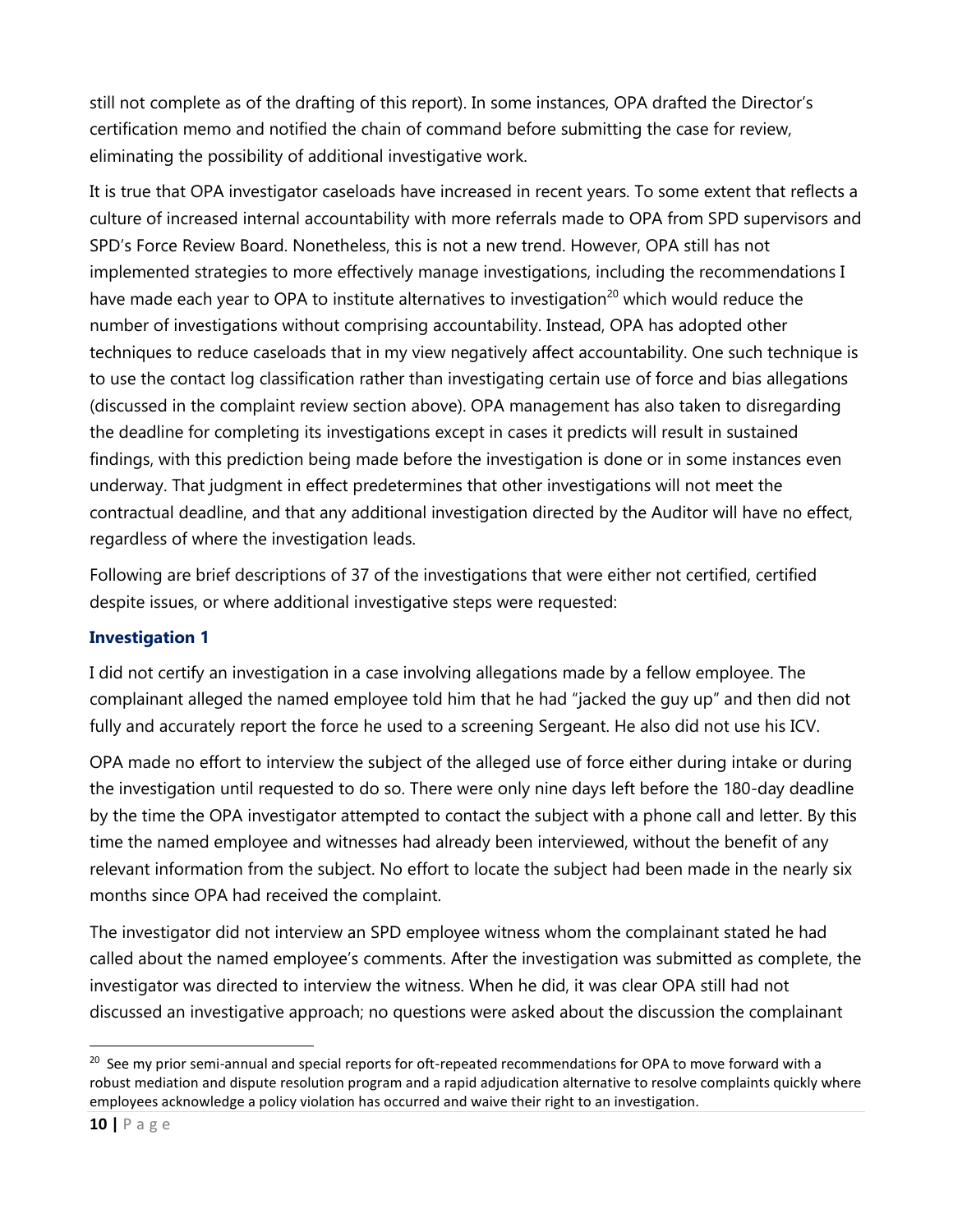had with this witness, which was the reason for his interview. The investigator was directed to reinterview him. The critical elements of the complaint were still not addressed.

The complainant employee had alleged that the named employee made very specific comments that suggested he may have failed to report use of force and may not have been honest in his description to his screening sergeant of the force used. The complainant provided a detailed description of the conversation; the employee denied having any conversation with the complainant about the incident. At no point did the OPA investigator directly ask the named employee if he had made the comments attributed to him. Nor did OPA ask why the General Offense Report made no mention of the suspect tripping or of any de minimis force such as the 'guiding to the ground' which the named employee described in his OPA interview as having occurred. The fundamental reasons for the complaint were not squarely addressed by OPA.

OPA did not establish any credible reason the complainant would have called the SPD employee witness to share with him what the named employee allegedly said, seek his advice about reporting the possible misconduct, and then call the named employee's sergeant to report it to him as well, had the conversation never occurred. In fact, in his OPA interview, in response to a question posed by his union representative that OPA had not asked, the named employee's sergeant described the complainant by saying: "I find him to be top notch."

OPA did not show the sergeant the named employee's General Offense Report and inquire about the missing information. The named employee's use of force history was not compiled by OPA and no questions were asked of the sergeant regarding the named employee's record involving use of force. The sergeant was not asked whether he had concerns as a supervisor based on the facts as alleged, the credibility and professionalism of the complainant and the named employee's past performance. OPA did not ask him how unusual it was for a person in the complainant's position to be concerned enough to call him and relay a conversation such as this.

Further, a Department of Corrections employee was present in the vehicle when the alleged conversation occurred. OPA's interview of him was cursory and incomplete. The investigator did not directly ask the witness if he heard the named employee make the comments at issue. The investigator also made no effort to provide the witness sufficient information to prompt his recollection. Nor did OPA ask this witness - who works with the named employee - if he had ever observed the named employee use excessive force or fail to accurately document or provide accurate information to a supervisor. OPA never conducted a follow-up interview with the witness as requested.

The investigator noted in his log that *after* he completed all the interviews, he 'located' one of the officer's ICV. All ICV, photos and other evidence should have been obtained and reviewed well prior to any interviews so that any relevant information could have informed the interviews.

The 180-day disciplinary deadline was July 31. The investigation was submitted to me as partially complete on July 26, re-submitted on September 26 (nearly two months after the deadline) after only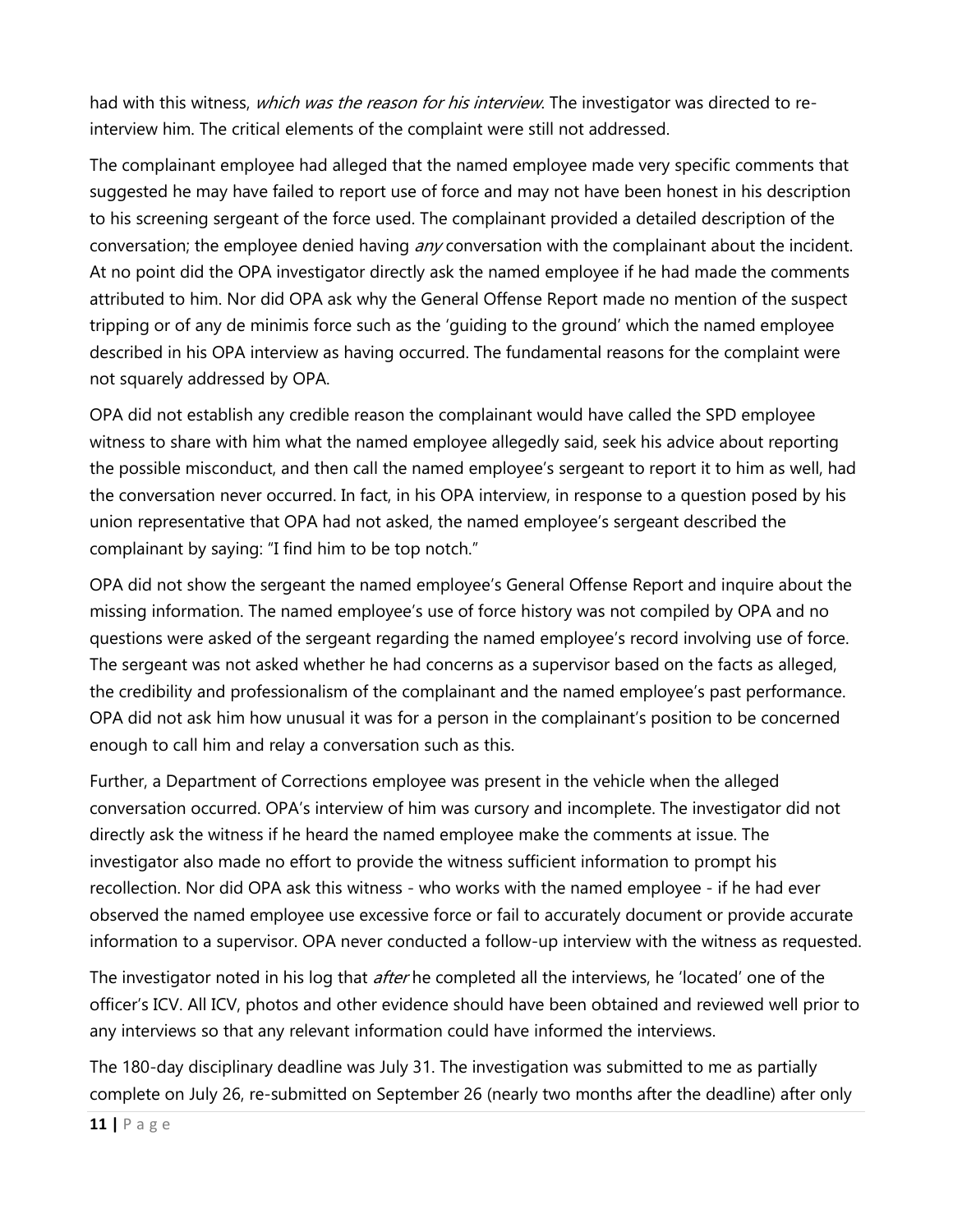one additional interview had been conducted and again on October 13, after that same employee had been re-interviewed. This was nearly three months after the 180-day deadline and nearly nine months after the complaint was made to OPA.

#### **Investigation 2**

I did not certify an investigation in a case where the complainant had been assaulted outside a restaurant and alleged the dispatched officers sat in their vehicle for several moments without attempting to contact him, refused to take a report for the assault, and threatened to arrest him for "Interrupting police time" if he continued to call dispatch.

OPA interviewed the complainant on March 11, 2016 during its intake investigation. At the end of the interview, OPA asked the complainant if he or his friends had private media relating to the incident. He stated that he didn't know if his friends did. The OPA intake investigator stated he "might follow up later" to get the contact information for the friends; he did not ask the complainant for the contact information for these witnesses. OPA never made any effort to contact them.

Again, OPA did not appear to have an investigative plan. OPA made no effort to go to the site to locate video or witnesses. The OPA investigator did not review the case file until August 4, 2016, when he listened to the intake interview. He noted in his investigation log that he did not see any reason to interview the complainant again (despite the lack of follow up on the complainant's statement that he had a friend with him who was a witness and who may have had cell phone video.) The investigator did not note that the witnesses had not yet been contacted for interviews or to obtain possible private media, nor did he take any steps to do so.

OPA did not play the 911 tape regarding the alleged assault for the named employees, which would have provided an important foundation for interview questions, and the named employees were not asked why no investigative steps were taken, including interviewing the witnesses present, getting their contact information to include in the General Offense Report, or looking for possible witnesses or video at the premises where the assault allegedly occurred.

The case was not submitted for my review until a month after the 180-day deadline.

#### **Investigation 3**

At issue in another investigation I did not certify was why a Parking Enforcement Officer (PEO) failed to respond to a subpoena for Court, resulting in the citations that had been issued to the complainant being invalidated and the City paying the towing fees. OPA did not address several gaps and inconsistencies in the employee interviews. I laid out all the conflicting statements and requested OPA conduct additional interviews. OPA re-interviewed the named employee, but did not do any other interviews. At that point, because of the continued delay and the fact that SPD had never revised the policy on court appearances as I had first recommended in 2012 to institute better procedures to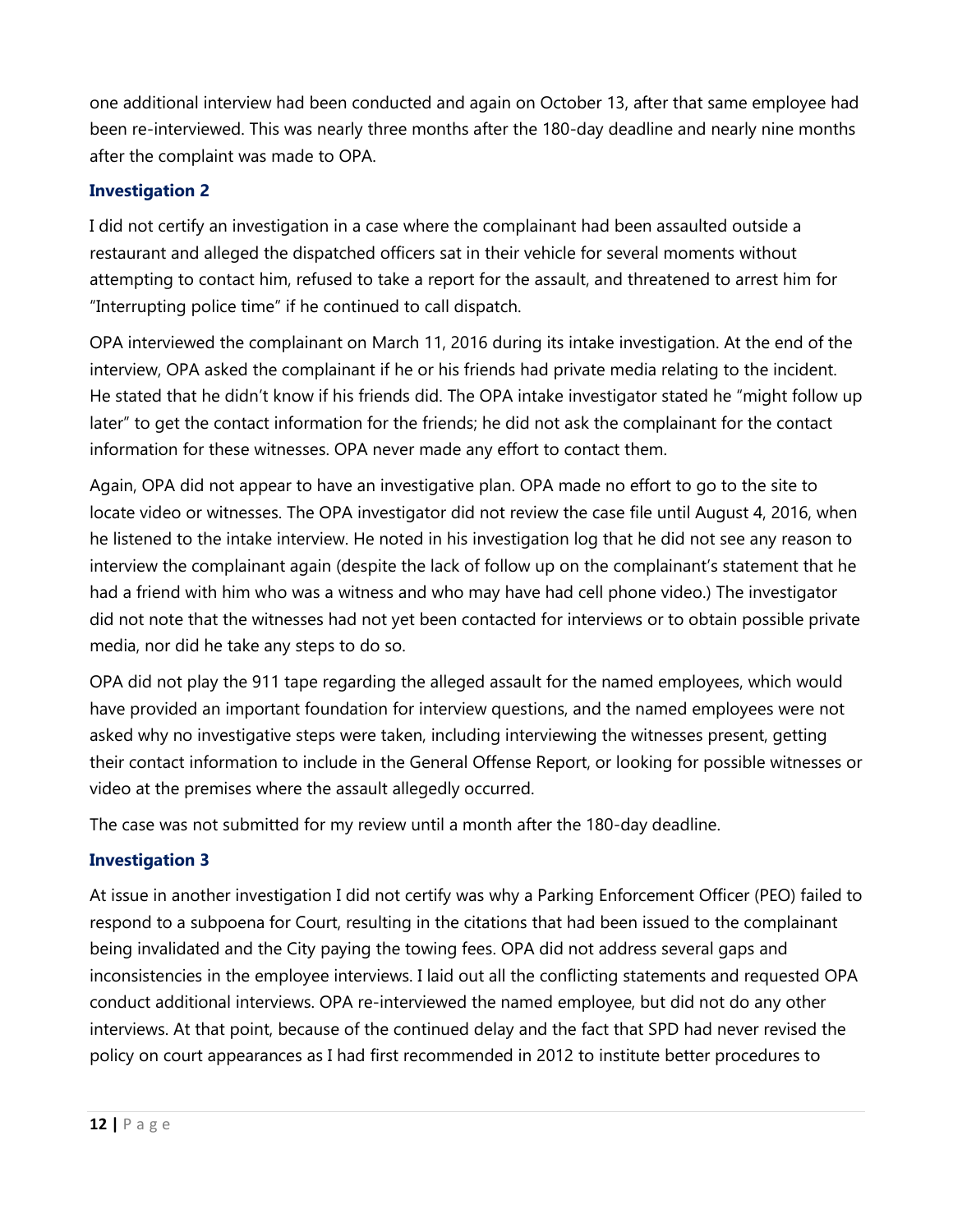address failures to appear by SPD employees, I suggested the OPA Director move forward to issue a Management Action finding<sup>21</sup> and training rather than conduct additional investigation.

#### **Investigation 4**

The responding officer's failure to follow up at the scene regarding a possible assault on the Seattle University campus was at issue in another OPA investigation that I did not certify. The complainant had called 911 to report the assault on a homeless woman. She alleged the responding officer didn't assist her because of her ethnicity and didn't assist the victim because of her homeless status. At classification I asked OPA to add an allegation of bias based on the complainant's interview and an allegation of professionalism based on a comment heard on the ICV. Although central to the complaint, OPA did not ask the named employee any questions about investigative steps he could have taken, including getting the names and contact information of the alleged assailants, or noting the availability of campus video (that the complainant brought to OPA's attention and which verified the complainant's description of events.) Nor did the investigator inquire why the named employee took the alleged assailants' statements at face value and discounted the complainant's statement. The OPA investigator's inquiry regarding the professionalism allegation was also not objective. Finally, the named employee was interviewed before information could be garnered from other witnesses, due to scheduling problems. By the time OPA submitted the investigation to me for review, it was too late for additional investigation to be conducted within the 180-day timeline.

#### **Investigation 5**

An investigation regarding a complaint of bias provides a good example of a case that would have been better addressed through mediation, but OPA did not do so because, as noted above, OPA believes the allegation of bias forecloses mediation as an option. I did not certify it because the investigation was neither thorough nor objective. The complainant had alleged that an officer directing traffic at the Fauntleroy Ferry Terminal had ordered her to turn her car around, in essence "banning her from boarding."

OPA included a bias allegation because at the end of her complaint, the complainant mentioned her ethnicity may have been a factor. But OPA completely disregarded the essence of her complaint. She had explained to OPA:

<sup>&</sup>lt;sup>21</sup> In my first report in 2014 I recommended that OPA and the Department institute a new finding, which I called Management Action (MA), to provide a way by which the public can be assured that larger management, policy, or systemic issues which come to light as a result of an OPA complaint will be addressed. Most accountability processes, including Seattle's, only focus on employees, which does not serve the public well when there are other organizational or public policy concerns that also warrant attention. This MA finding, now part of Seattle's system, can be used either where the allegation against the employee is not sustained or where the allegation is sustained, but the employee is only partially responsible.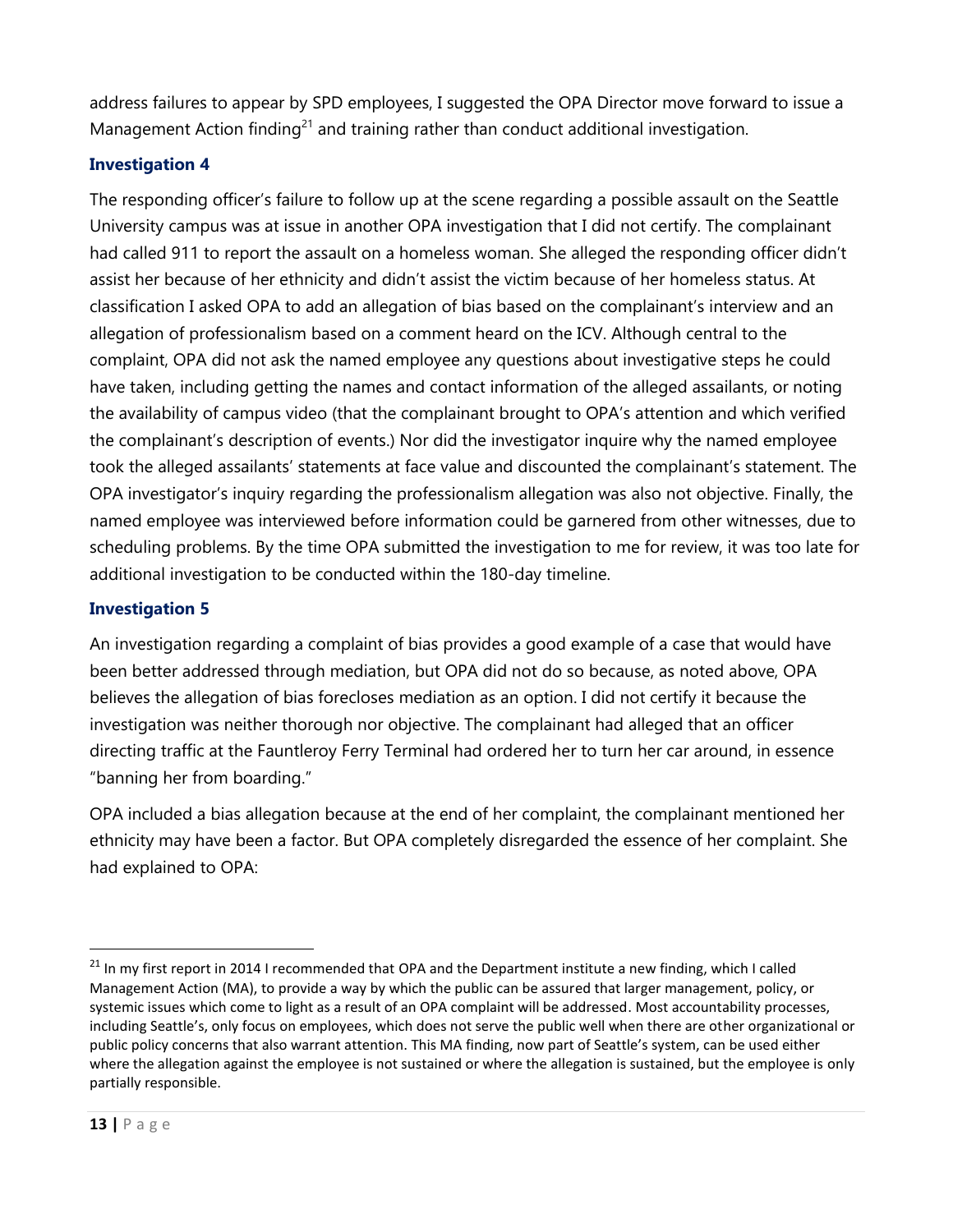I tried to explain to him that I am disabled by showing him my state placard and I.D. and that I walk only with great difficulty. Bottom line is: I was kicked out altogether. Not go to the end of the line, just leave because I wouldn't be allowed to board a ferry at all. What should have been a half hour trip home turned into a 3 hour drive around the bottom of the Sound. I didn't have any of my needed medication with me as it was a short trip. The 3 hour drive was horrible for me health-wise and I'm not fully recovered from that setback yet. This officer was arrogant, dismissive, and condescending. I've never had a negative experience with police in my life. I grew up in a law enforcement family. This guy maybe needs some sensitivity training although he was pretty proud of himself to pick on a 59 year old disabled woman."

OPA asked no questions to follow-up on these issues. Instead OPA focused on her subsequent comment: "I know I made a mistake with the line up but I was treated as if I was an axe murderer." Rather than address the complainant's underlying concerns, the OPA investigator literally asked the named employee, "did you treat her like an ax murderer?" This was followed by the OPA investigator allowing the union representative to ask the named officer a series of leading questions, then doing no follow-up when the officer's assertions appeared to conflict with the evidence.

#### **Investigation 6**

I did not certify an investigation involving new officers who were deemed not qualified based on their firearms skills while in SPD's field training program after the Academy. OPA never reconciled material conflicts, gaps, and inconsistencies among the named and witness employees' statements. A core issue regarding who authorized the new officers to start on the street without additional training was not squarely addressed; OPA did not determine whether that lieutenant should also have been named regarding that allegation and/or an additional allegation added if he had not provided complete and accurate information to OPA. OPA management submitted the case for my review on June 29; the 180-day deadline was July 2. I reviewed the case and returned it to OPA the next day with direction to interview the lead training officer and then re-interview the lieutenant and the sergeant who had provided contradictory information. As of the end of the year – an additional six months later - OPA had still not completed the investigation.

#### **Investigation 7**

I directed additional investigation in a case where the gang unit did not use their ICV when questioning someone they described as "a potential future informant." The lack of clarity in SPD's ICV policy regarding the obligation to record by employees acting in certain capacities was not new to OPA or SPD; it is an issue I have raised and recommended the City address for some time. The named employees reported to OPA that at the time of this incident, the Gang Unit relied on a "standing order" that Gang Unit detectives were not to activate ICV during incidents involving undercover officers, confidential informants and cooperating witnesses. It would vitiate the policy manual if the ICV policy or any other SPD policy could be overridden by a "standing order" issued by any SPD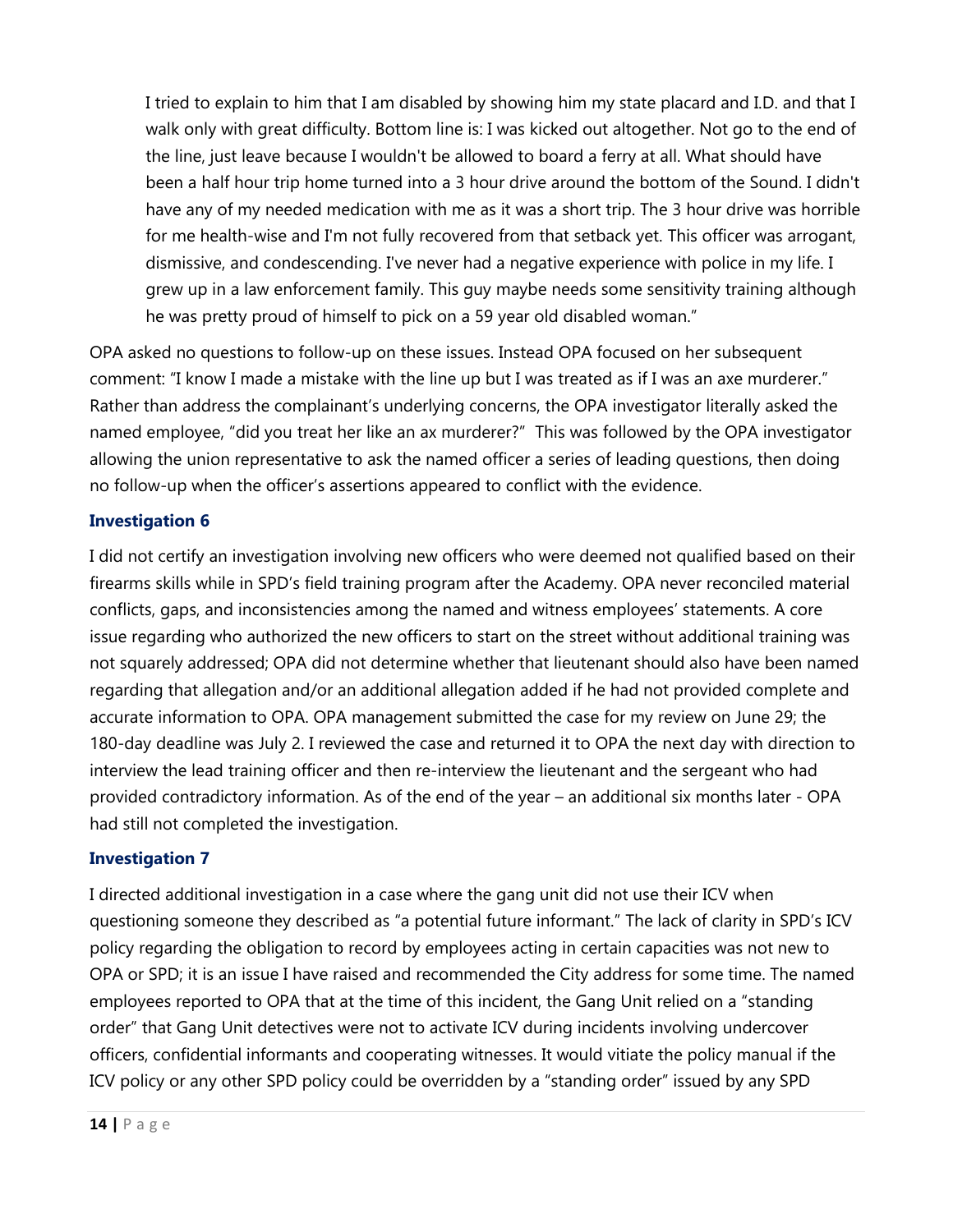personnel at their discretion. OPA did not take steps to ascertain who issued the standing order nor, once that was ascertained, to add him as a named employee for issuing the order. <sup>22</sup>

SPD did create a protocol for the ICV policy that allows for exceptions based on written requests for exemptions; requests must be submitted and approved by the Chief, each for a period not to exceed one year. The lieutenant who issued the order stated in his interview that he requested an exemption after the OPA complaint was initiated. Further, the OPA investigator focused his questions on the employees' safety and the safety of informants, since that was what the named employees stated as their rationale for not recording. Yet there was no examination as to whether protecting undercover officers was actually relevant during transport of the suspect. And, at least one of the named employees acknowledged during his interview that the suspect in this incident was not currently acting as an informant. Nothing in SPD policy or the "standing order" provided for the option not to use ICV when interacting with those who *might become* cooperating witnesses *in the future*. Another employee indicated in his OPA interview that members of the Gang Unit had discretion in determining whether to use ICV. OPA did not explore the material conflict between the employee's report of discretion in using ICV and other employees' reports of being obligated not to use ICV pursuant to the "standing order." OPA made a single request of the Chief's Office for any documentation of a requested exemption, got no response, and took no further steps to obtain the evidence.

OPA issued a Director's Certification Memo before submitting the investigation for review and sent the investigation to the chain of command before conducting any additional investigation as requested on November 21. As of the writing of this report, OPA still had not conducted the requested investigation. OPA stated in response to my initial review that they would initiate a complaint to address the issuance of the standing order. No complaint was ever initiated.

#### **Investigation 8**

A lack of diligence prevented certification of this investigation. The initial complaint was made to OPA on February 14, 2016. The complainant was interviewed three days later and the last entry made in the intake log was on February 22, 2016. No investigative steps were taken until September 12, 2016, a gap of nearly seven months. The investigation was submitted for my review more than nine months after the complaint, well after the 180-day contractual deadline. Additionally, the complainant's interview was never transcribed, and various evidentiary exhibits (e.g., photos, GPS, visuals provided by the named employee in his OPA interview) were not listed as evidence in the Case Summary.

 $^{22}$  Finally, after I refused to certify the case, OPA agreed to initiate a separate complaint regarding that employee. That should have been part and parcel of the underlying investigation. It can be argued that the contractual deadline has now been missed, since OPA was well aware of the possible misconduct.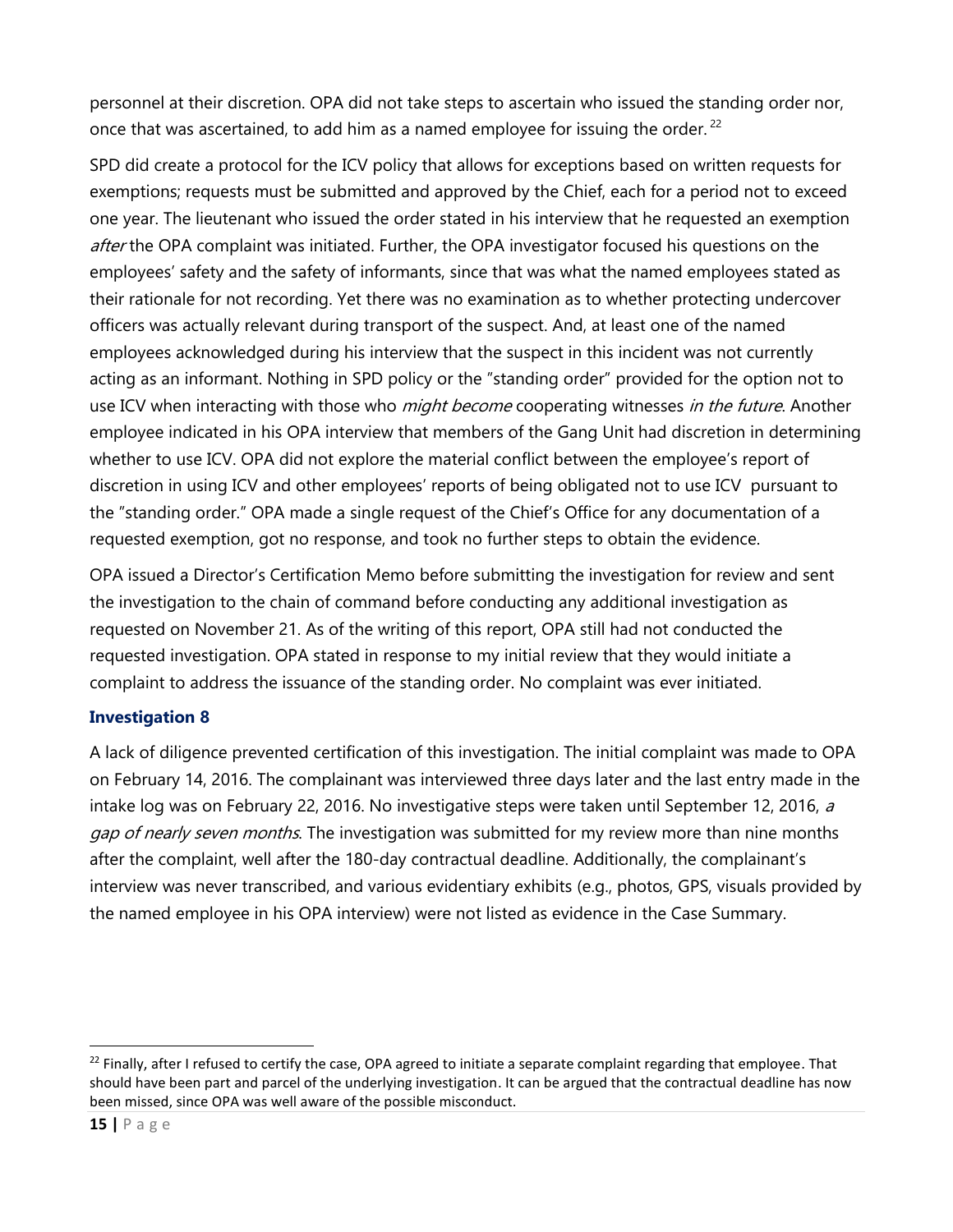#### **Investigation 9**

The investigation of a complaint involving an officer not filing assault charges had myriad issues and OPA's submittal of the investigation was so late that additional investigation could not result in discipline due to exceeding the contractually-mandated timeline. Because of the delay, the fact that some of the problems with the investigation could not be corrected by additional work, and that the complainant stated her priority was that assault charges get filed, I did not direct additional investigation. Among the issues noted:

Both the security guard complainant and the guard's shift supervisor (also a witness) expressed an interest in mediation. There was no indication in the case file as to why mediation was never offered.

In her OPA intake interview (conducted by phone the morning after the incident), the complainant stated she had bruising and swelling as a result of being kicked and punched. OPA did not request photos of the injuries. The third security guard who was described as involved in the incident in the complainant's written statement to police was never interviewed by OPA nor even listed as a witness in the case file.

The security guard shift supervisor stated in his OPA intake interview that "this has happened before" and "letting people go on assault charges…I kind of expect that when Officer \_\_ shows up". OPA did not follow up on this statement in either of the named employees' interviews. In her OPA interview, the complainant stated her supervisor contacted an SPD sergeant and he changed the charge to assault. OPA did not interview the sergeant to determine why he changed the charge to assault, did not address whether he may have failed to refer a complaint of misconduct to OPA or whether he completed any performance appraisal system documentation for the named employees.

The named employee wrote two supplemental reports. They were not included as exhibits in the case file or listed as evidence in the Case Summary. The named employee stated the reason he wrote those supplemental reports was because he had received emails from the complainant's supervisor. OPA did not obtain those emails, include them as evidence in the Case Summary, or follow-up with the supervisor to interview him about why he sent the emails.

OPA did not show either named employee the ICV as part of his interview. OPA did not ask questions about the statements made by the complainant and witness regarding being assaulted despite the named employees' insistence that they did not have sufficient information to make an arrest for assault. OPA interviewed the named employees in September. Although OPA conducted preliminary interviews with the complainant and witness at intake, OPA did not make any attempt to contact them for full interviews until early November. No regular status update was provided to either during the pendency of the investigation as required. The preliminary interviews with the complainant and witness were never transcribed as required.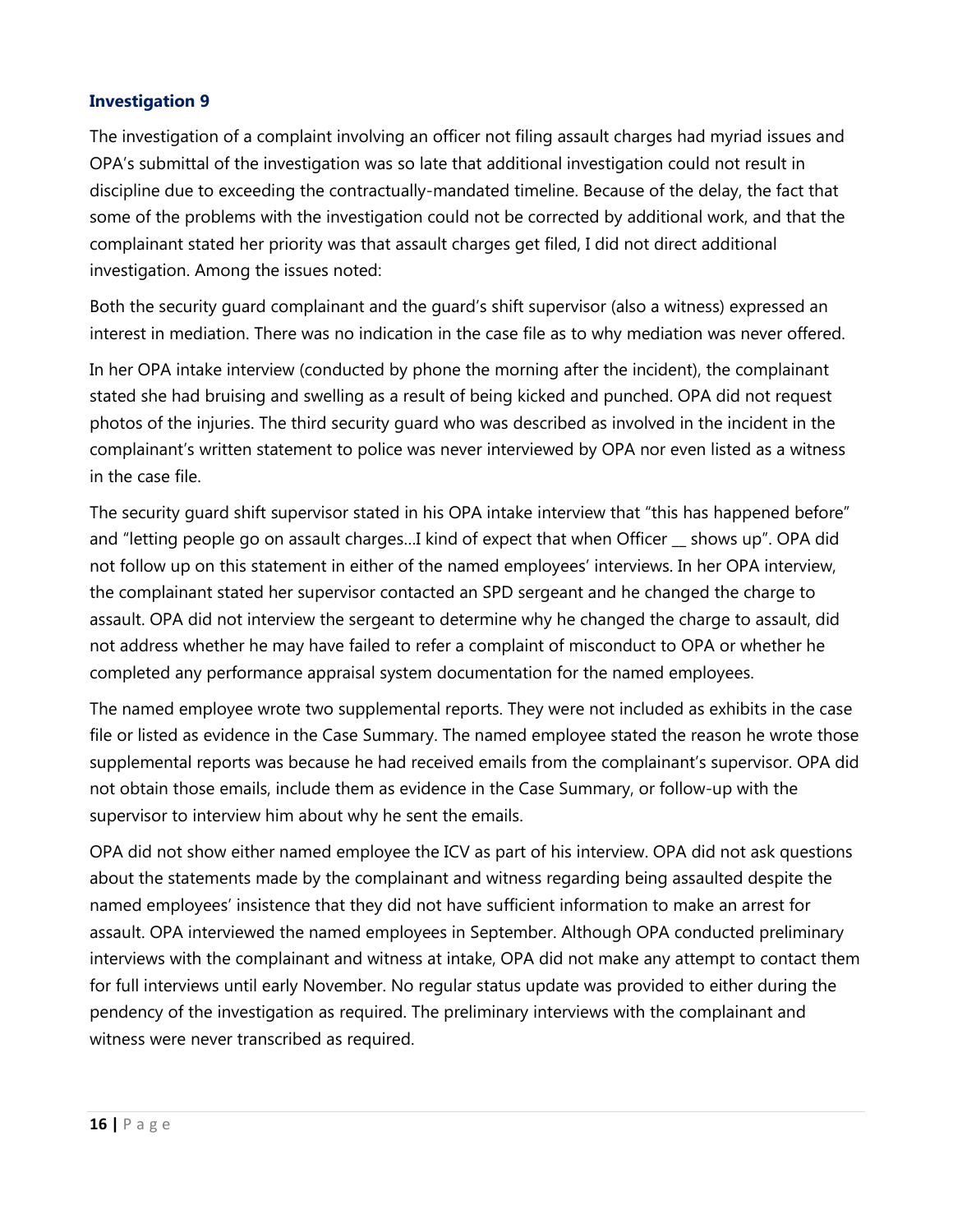#### **Investigation 10**

OPA's lack of case management had a particularly detrimental impact on accountability in a case involving excessive force, reporting use of force, failure to use ICV and failure to articulate the need to search a subject who was in crisis. The investigation was thorough, and should have resulted in sustained findings for all seven allegations. However, the OPA investigator did not begin work on the case for more than 100 days, and OPA management did not note the delay. The investigation was not submitted for my review until after the 180-day time limit for completion had passed. As a result of missing the deadline, no discipline could be imposed. OPA decided that a Sustained finding could not be issued based on the legal theory that a Sustained finding in and of itself constitutes discipline. As a result, in a case where there should have been seven Sustained findings with appropriate discipline imposed, there were none.

#### **Investigation 11**

Another investigation that could not be certified due to lack of timeliness involved an incident that occurred in April. The King County Jail's Internal Investigations Unit (KCJ-IIU) forwarded a complaint to OPA alleging that officers used excessive force while obtaining the complainant's blood pursuant to a search warrant after he had been arrested for Driving Under the Influence (DUI). The KCJ-IIU investigator wrote that he "alleged his arm was dislocated, a knot was over his ribs, and (his) fingers were messed up." OPA assigned an investigator on May 25, but OPA's investigation did not begin until October 5, less than three weeks before the 180-day deadline of October 23, 2016. OPA did not submit its investigation for certification until December 20, 2016.

#### **Investigation 12**

Further investigation was needed and the 180-day deadline was not met in an investigation regarding use of blast balls by police during a demonstration. OPA did not include and analyze the after-action report, blast ball logs or training materials. OPA did not identify and interview relevant supervisors regarding orders to disperse, what orders and/or guidance was given regarding the use of blast balls prior to and during the incident, and whether the supervisors themselves observed any of the incidents being investigated. Nor were the relevant training personnel interviewed regarding the appropriate use of the devices.

Blast balls were also used by several other employees. OPA did not interview any of them, document in the case file why not, nor how the named employees were identified as those involved in the incidents. One officer stated that he only used one blast ball but that three were used from the bag he was carrying. There was no information about who used the other blast balls and where they may have been deployed.

The named employees in their interviews generally explained their use of blast balls was for officer safety. OPA did not inquire if they considered the risk of injury to bystanders before using force as required. Some of the officers indicated they used overhand throws to overcome obstacles or avoid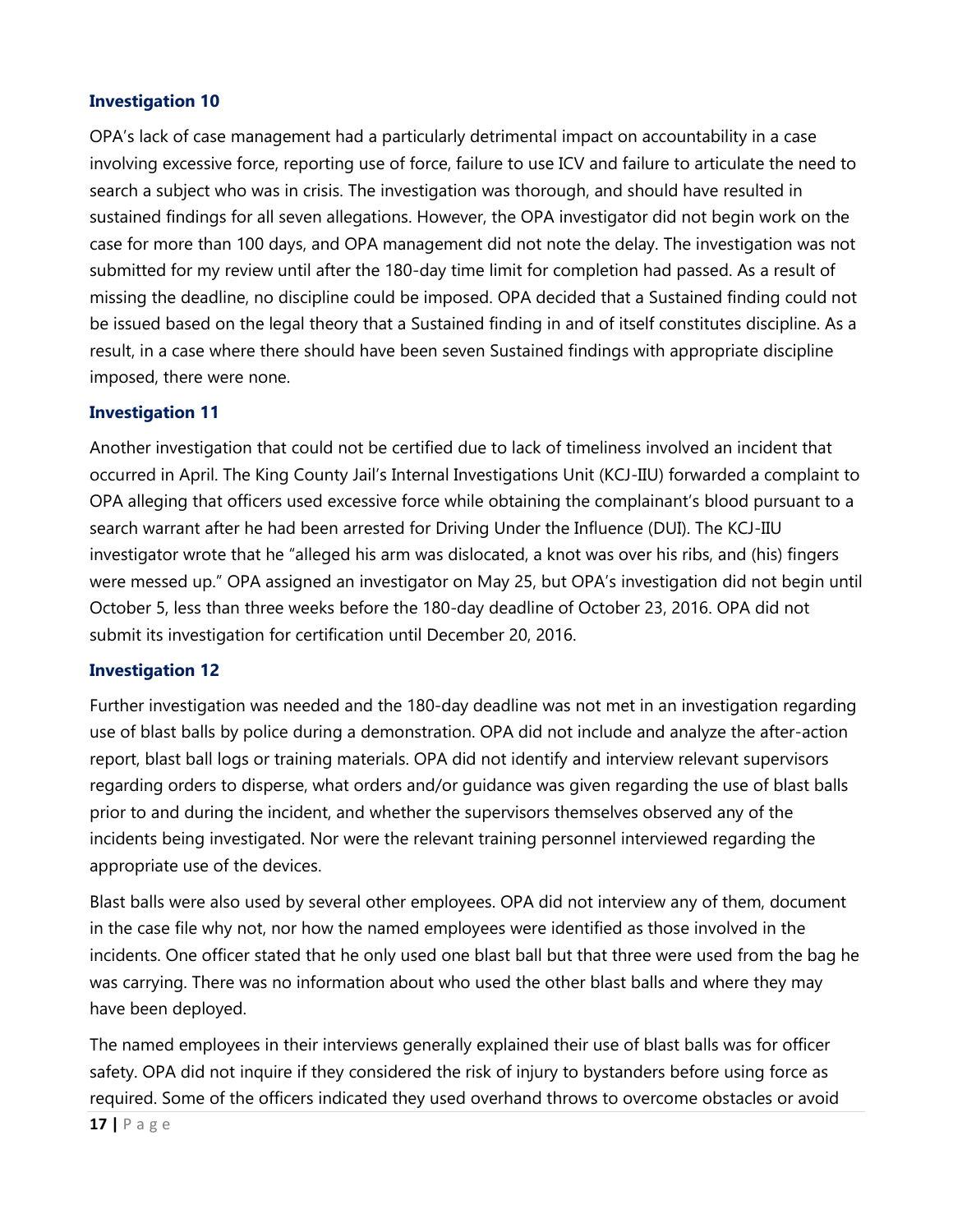striking fellow officers. This suggests the officers felt they had discretion to use an overhand throw in some circumstances despite policy and training. For officers who reported obstructions prevented an underhanded throw, OPA did not ask whether the officers could have repositioned themselves, whether they complied with their orders/training as to the appropriate distance from individuals to target, whether they issued any warnings, or issued or heard any dispersal orders prior to using blast balls. Again, one of the complaints alleged that no such orders were issued.

One individual who received significant injuries from a blast ball was not listed as an involved party and it was unclear whether OPA was investigating the specific incident in which he was injured. Photos and video taken during this incident were submitted to the Intel Unit within 48 hours after the demonstration but OPA did not request these materials for more than five months after the incident, by which point much of it had been deleted.

Finally, in some of the interviews, the union objected to the fact that the advisement of rights always given at the beginning of interviews was given by an investigator who was an acting sergeant, not a permanently sworn sergeant or lieutenant. In at least one instance, OPA was unable to complete a follow-up interview due to union's refusal over this issue. OPA management elected not to remedy the problem by having someone else in the office provide the advisement. If OPA disagrees with union's position, they can maintain their position of disagreement while still having someone else provide the admonishment. Instead OPA failed to conduct a necessary interview.

#### **Investigation 13**

Another investigation involving use of blast balls during a demonstration needed additional investigation to address several evidentiary gaps. In response to his request to deploy blast balls, the named employee stated in his OPA interview that he received authorization from the Captain to "do what is necessary." OPA should have either interviewed the Captain or documented in the file solid reasoning for not interviewing him. The Case Summary suggested OPA interviewed the complainant, but in fact OPA had contacted him to request an interview, and he indicated he preferred to communicate in writing. There was no record of OPA submitting written questions to him. As with the Captain, OPA should have either interviewed him via email or provided a solid reason why he was not interviewed. The complainant indicated he had video of the second blast ball deployment. OPA reviewed one of the videos he posted online at intake but did not include it as an exhibit. An analysis of video, use of force documentation and 911 calls was not in the Case Summary. OPA did not obtain and review demonstration management documentation, including orders prior to the event, any after-action report and the blast ball training curriculum for the named employees. OPA did not explore the complainant's allegation regarding a possible violation of the demonstration policy prohibiting use of chemical agents or less-lethal munitions to overcome passive resistance by nonviolent peaceful protestors. As of the end of the year, OPA still had not done the necessary additional investigative work.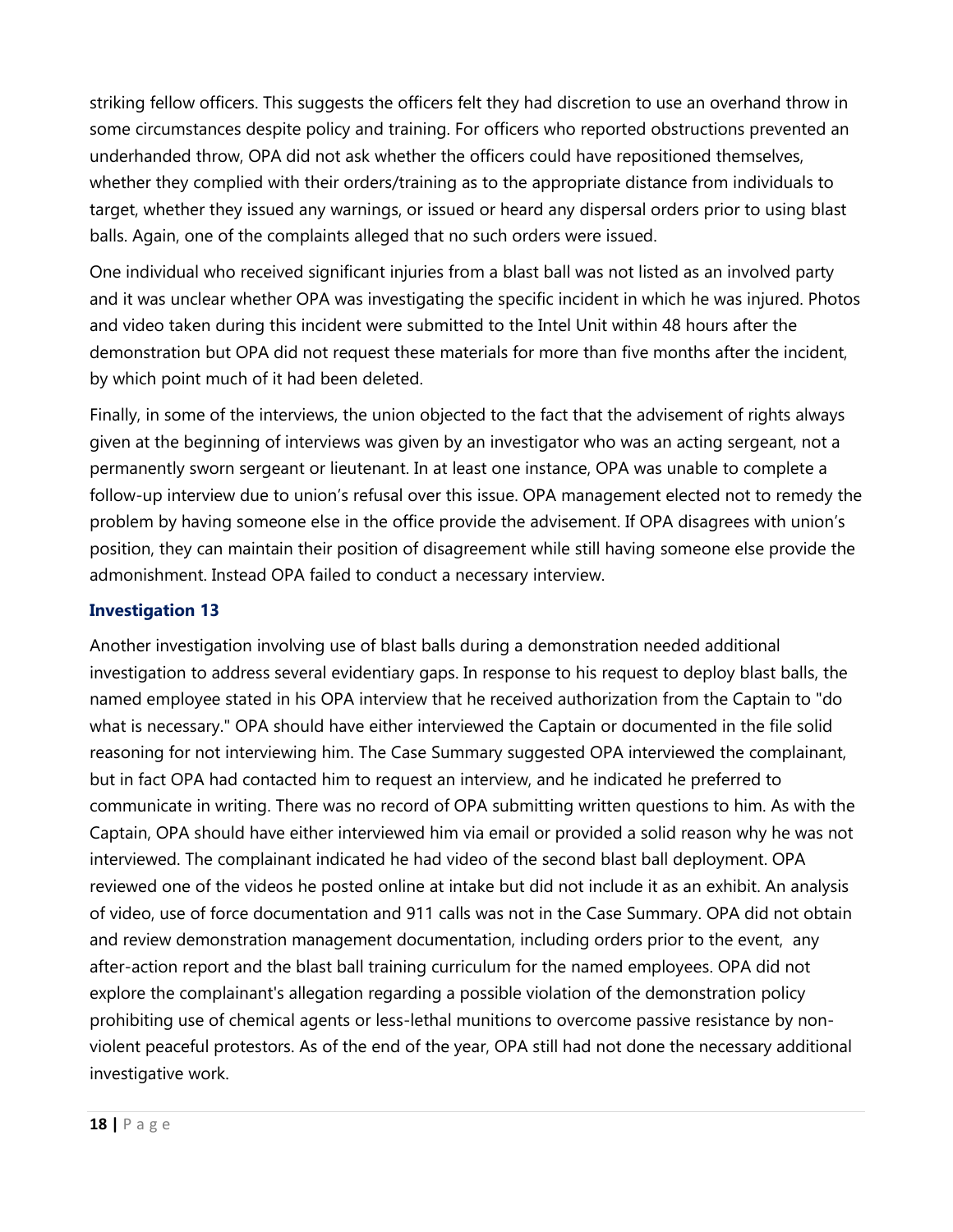#### **Investigation 14**

In another case I did not certify, officers responded to a "woman in crisis" call at Dick's Drive-In in Northeast Seattle. Upon arrival, the named employee concluded that she was a danger to herself and the property of others. He decided to call an ambulance (AMR) to have her taken to the hospital for a mental health evaluation. When she refused to comply while on the gurney, he used a "hair hold." She complained of pain, generating a Type I use of force report. The lieutenant reviewing the use of force made the referral to OPA. He noted that the officer wrote that he used the two control points closest to him, her wrist and her head, but "did not explain why a wrist and shoulder hold would not have been sufficient. These holds would not have triggered type I reporting. The force was unnecessary." The ICV showed four witnesses on the scene observing the interaction – two SPD officers and two AMR personnel. OPA did not explain why only the SPD officer witnesses were interviewed. Nor did OPA make any reference to the presence of the AMR witnesses on the scene in either the description of ICV evidence in the investigation follow-up log or in the Case Summary. Also, the evidence section of the Case Summary listed an OPA interview with the subject; yet OPA was not able to interview the subject.

OPA should have interviewed the AMR witnesses to ascertain whether they concurred with the employee's description of the subject's degree of behavioral crisis and her refusal to cooperate, the employee's assessment of the subject's possible risk of violence toward anyone else at the scene, and that the force the employee used was reasonable, necessary and proportionate. OPA disagreed with my request to interview the witnesses, but did make effort to do so as directed. By that point, OPA's efforts to communicate with them were not successful.

#### **Investigation 15**

I did not certify an investigation in a case where OPA did not interview a key witness. The named officer had been dispatched to a call to: "Assist federal officer with Intoxicated male. Subject is refusing medical attention, but is too intoxicated to drive." The officer arrived and made contact with the "federal officer" and the intoxicated male in a very brief conversation and then left quickly to respond to an in-progress Priority 1 burglary. While he was at the burglary, the "federal officer" called 911 again and told the call taker that the intoxicated male left in his vehicle by using a spare key. At about that time, radio broadcasted a hit and run collision with the vehicle description matching the prior DUI call. The officer returned to the initial scene and learned that the person with whom he had left the DUI suspect was not a federal officer, but an armed private security officer. Although the security guard's actions and statements to the named employee were critical to evaluating the allegations relating to performance of duty, tactics and decision-making, OPA did not interview him. OPA also did not obtain the 911 and North radio audio to help identify why the private security officer was identified by the dispatch operator as a federal officer in the CAD information transmitted to the employee. OPA could have, in the alternative, interviewed the private security officer's supervisor who made the 911 call and the dispatch staff. As requested, the OPA investigator did eventually interview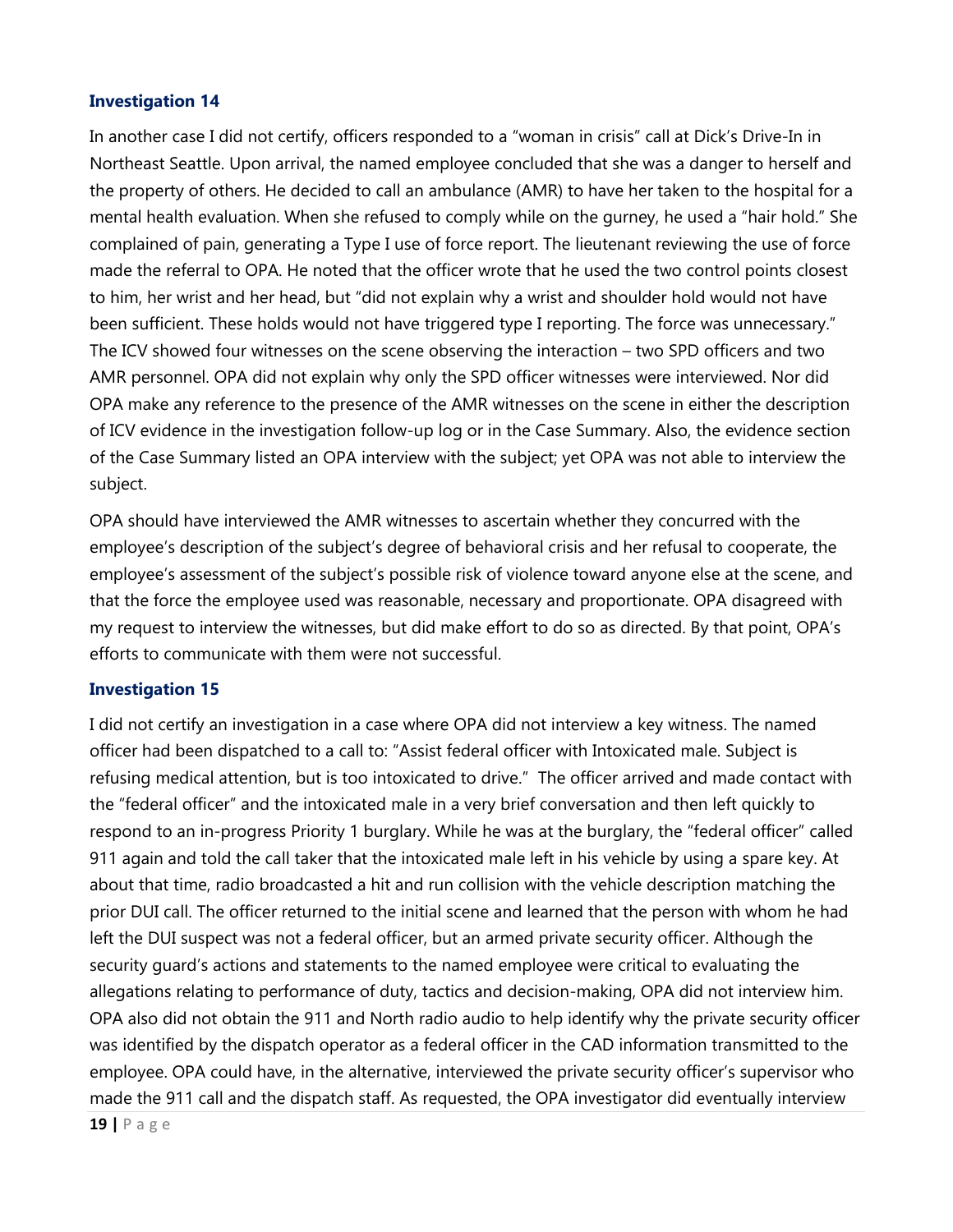the security guard, but the case then did not get routed back to me until almost two months after I initially reviewed it.

#### **Investigation 16**

Use of force was at issue in an investigation I did not certify where officers were working off-duty at an event called "Freak Night" in 2012. The officers were escorting an intoxicated male outside when he swung at them and was taken to the ground. They attempted to place him in handcuffs. His girlfriend (the subject) was interfering with his arrest. A "fast back" was requested over radio and two additional officers responded to assist. In 2015, the subject filed a lawsuit alleging excessive force and unlawful arrest. She said she did not resist or assault any officer and that officers provided false statements or information to establish probable cause. The OPA Director initiated a complaint against the named officers for excessive force and lack of probable cause. However, when the subject made other assertions in her OPA interview that one of the officers acted and spoke in a manner that, if true, would also be in violation of SPD policy, OPA did not pursue it: "And then, I was wearing a skirt at the time, my skirt had come up when he had me on the ground beating me, and he made me walk in front of the line of thousands of people in my underwear. … And he said you stupid little bitch, I know you're going, I hope you know you're going to jail." The subject also mentioned in her OPA interview that she requested the officer adjust her skirt and was told by him that he was not permitted to do so. Further, OPA interviewed the subject *after* interviewing the employees, which meant the information obtained from the subject did not inform those interviews.

#### **Investigation 17**

Another investigation I did not certify involved domestic violence (DV) arson. The complainant alleged that the three officers who responded to the arson call were unprofessional, rude, and made fun of her. She added that she had asked the officers to collect evidence related to the investigation, but the officers refused to collect it, instead leaving the evidence at the scene. There was also no indication that officers had checked for private security video at the apartment building. In her OPA interview, the complainant stated that a friend of hers was a witness at the scene. The intake investigator asked the complainant for the witness' contact information but did not list him as a witness in the investigative file, the write-up of the complainant's interview in the case file did not include her statement that there was a witness, and OPA never contacted him for an interview.

OPA interviewed the detective who ultimately investigated the crime. OPA's summary of the detective's interview did not include the statement he made that in his view the complainant was a hero for surviving almost being killed by the defendant, which was indicative of how serious the DV situation was. Nor did it include his statement that there was yet another case where the defendant was alleged to have committed the crime of identity theft against the complainant or that the cigarette in evidence was in fact proven to contain the defendant's DNA. OPA should have included these facts in its Case Summary because they further substantiated the point that the failure to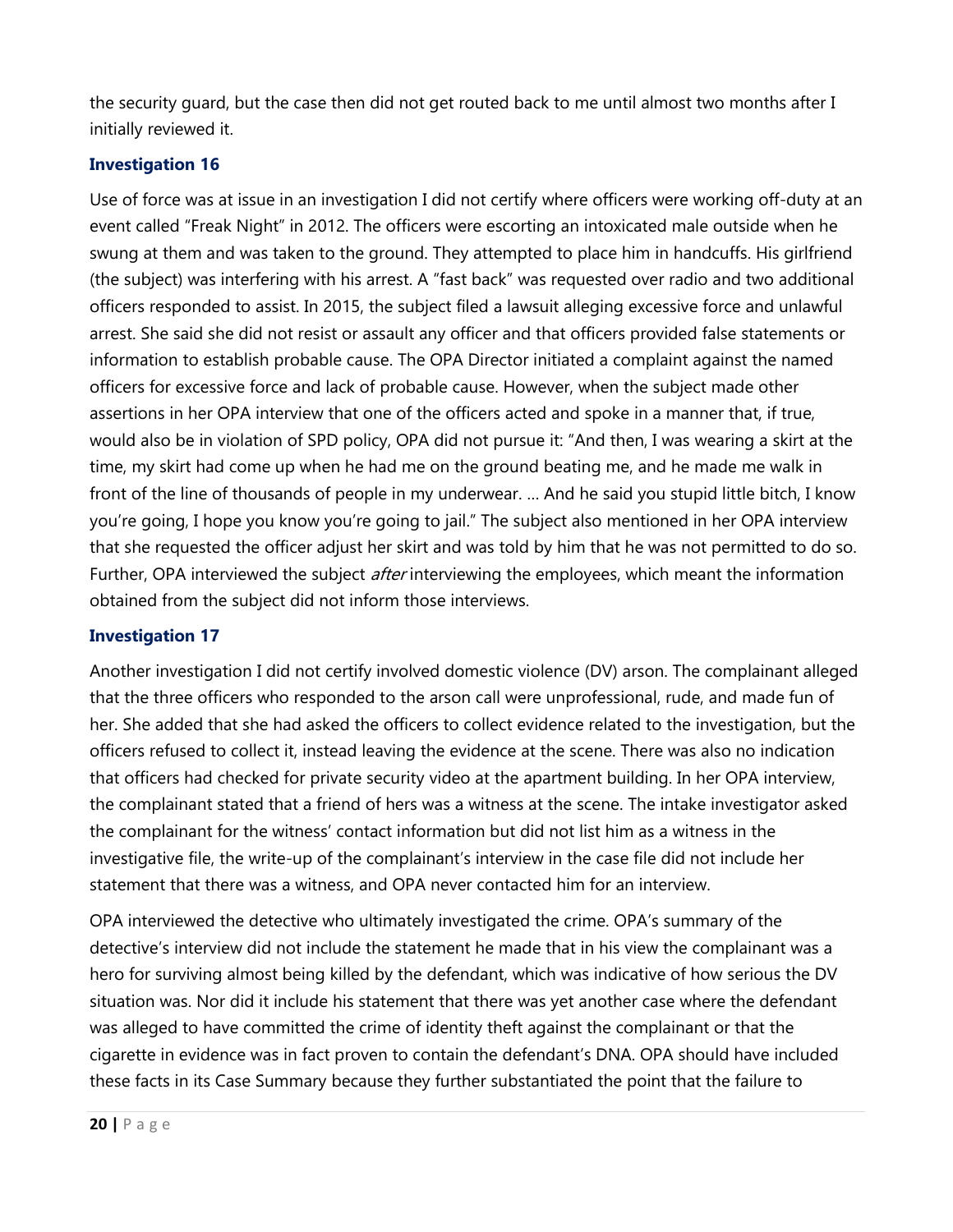thoroughly investigate was significant. For the same reason, OPA should have obtained and included in the case file relevant documentation from the criminal prosecution of the defendant, including all charges, evidence and dispositions. OPA also did not assess whether SPD policy requiring officers to take victim and witness statements in certain investigations was complied with or address the issue of the officers listing the wrong victim name in their report.

Finally, the case file included an email stating the OPA investigator's personal perspective as to his union's sidebar settlement agreement regarding ICV. Objections such as this are the responsibility of the union to identify. The investigator doing so raises concerns about the objectivity of the investigation.

#### **Investigation 18**

 $\overline{a}$ 

Another investigation not certified involved an internal referral alleging the named employee saw an arsonist starting a fire and failed to take enforcement action as SPD was investigating a series of arsons in the White Center neighborhood. The officer was in the area and his ICV captured a suspect setting fire to a garbage container. The officer then drove away from the suspect and the flaming garbage container without broadcasting the information, contacting the suspect or taking any law enforcement action. During the named employee's OPA interview, his bargaining unit representative raised the issue that the named employee's view from his vehicle may have been blocked due to an "A-pillar' or "A-post". The bargaining unit representative asked OPA if anyone had checked that, to which OPA responded, "That, I do not know." The bargaining unit representative then sent the investigator an email several days later asking if the investigator had gone to the site to help establish whether that was correct. There was no documentation in the file regarding receipt of that email, any actions taken by OPA to follow up on that information or, in the alternative, documentation as to why OPA determined that it was not relevant, and no reference in the Case Summary to the issue having been raised and whether it was of evidentiary value.

The named employee stated that he had driven away onto to 99 North because he wanted to check on a unit there that was not responding to radio. There was no follow up by OPA on this assertion that these officers needed his assistance. While the OPA investigator did inquire as to why the named employee, after checking on that unit, kept driving northbound on 99 rather than turning around at the next exit, OPA did not follow-up on the named employee's stated reason that he didn't know where taking the Seneca Street exit would lead.

To ascertain whether the named employee might have avoided taking action in order to avoid doing work, OPA asked him how many "on-views"<sup>23</sup> he has done that have resulted in arrests. The named employee gave this response, "I do a great amount of traffic stops, I would say." OPA then asked, "Roughly how many arrests do you make a month… on-views? Roughly guess." The named employee responded, "I, I couldn't tell you. It… maybe 10." OPA responded, "Okay" and "That's actually a fair

**<sup>21</sup> |** P a g e <sup>23</sup> An "on-view" means an officer takes law enforcement action based on observing a crime rather than being dispatched.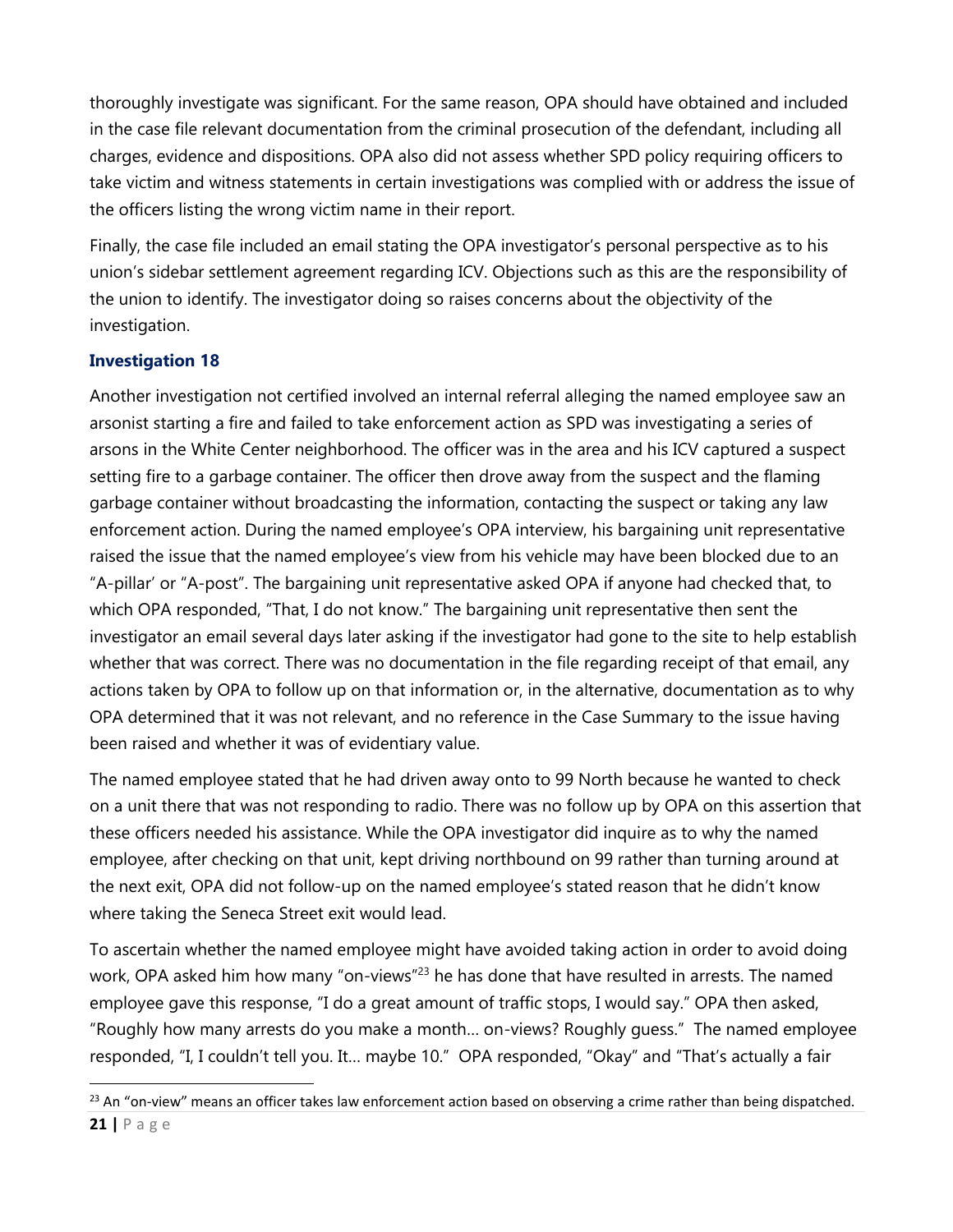amount." OPA did not obtain any records to verify this or to document the pattern of the named employee regarding on-view enforcement actions, nor interview anyone in his chain of command about his performance, their view as to the named employee's actions regarding the arson investigation, the named employee not seeing the fire either to the front or to his left, the decision to leave the area to go check on another unit on 99 North several miles away, or the decision to drive northbound for several additional minutes.

#### **Investigation 19**

The complainant, a supervisor, alleged, based on review of ICV, that the employee acted in what could be perceived as an unprofessional manner while transporting a potential sexual assault subject to the hospital and failed to conduct an investigation into her statement that she was raped. Additionally, when screening the report with his sergeant, the employee indicated that the subject had provided very little information, despite the subject having described significant information about the assault.

Because she was a warrant suspect, the named employee had arrested her and transported her to jail. During that time, the subject did not mention anything about a sexual assault. Once at the jail the subject told the booking officers that she had been raped, which meant the jail could not then book her. The employee then transported the subject from the jail to the hospital for an evaluation. During that transport, the subject made several statements about the sexual assault, including providing the suspect's name and a possible location where the assault took place. The officer appeared to be frustrated that the subject didn't bring up the allegations until being booked into jail. He seemed to have no appreciation for her fear and the dangerousness of her situation. The officer did not complete a report with sufficient information for detectives to investigate and did not collect evidence or attempt to take any other steps to perform a thorough and complete investigation. OPA's investigation did not address the officer's apparent lack of familiarity with the Department's approach to helping sexually exploited victims, particularly youth. In my view, OPA had missed the critically important underlying issues of why the named officer had not ensured intervention and support for a vulnerable young woman who had just turned 21 and who was apparently being sexually trafficked.

The lack of OPA management direction and a clear investigative plan was evident in this investigation. I certified the case despite my concerns but only because it was sent to me ten days before the 180 day deadline, and based on the investigation that was done, I expected OPA to issue Sustained findings. Had I directed additional investigation so that it was more thorough, OPA would have missed the deadline; discipline could not have been imposed. As it turned out, OPA only issued Training Referrals, not Sustained findings. This is an issue I addressed in my recommendations to the City last year for conforming the 180-day deadline to the oversight process; directing additional investigation should not be traded off against accountability.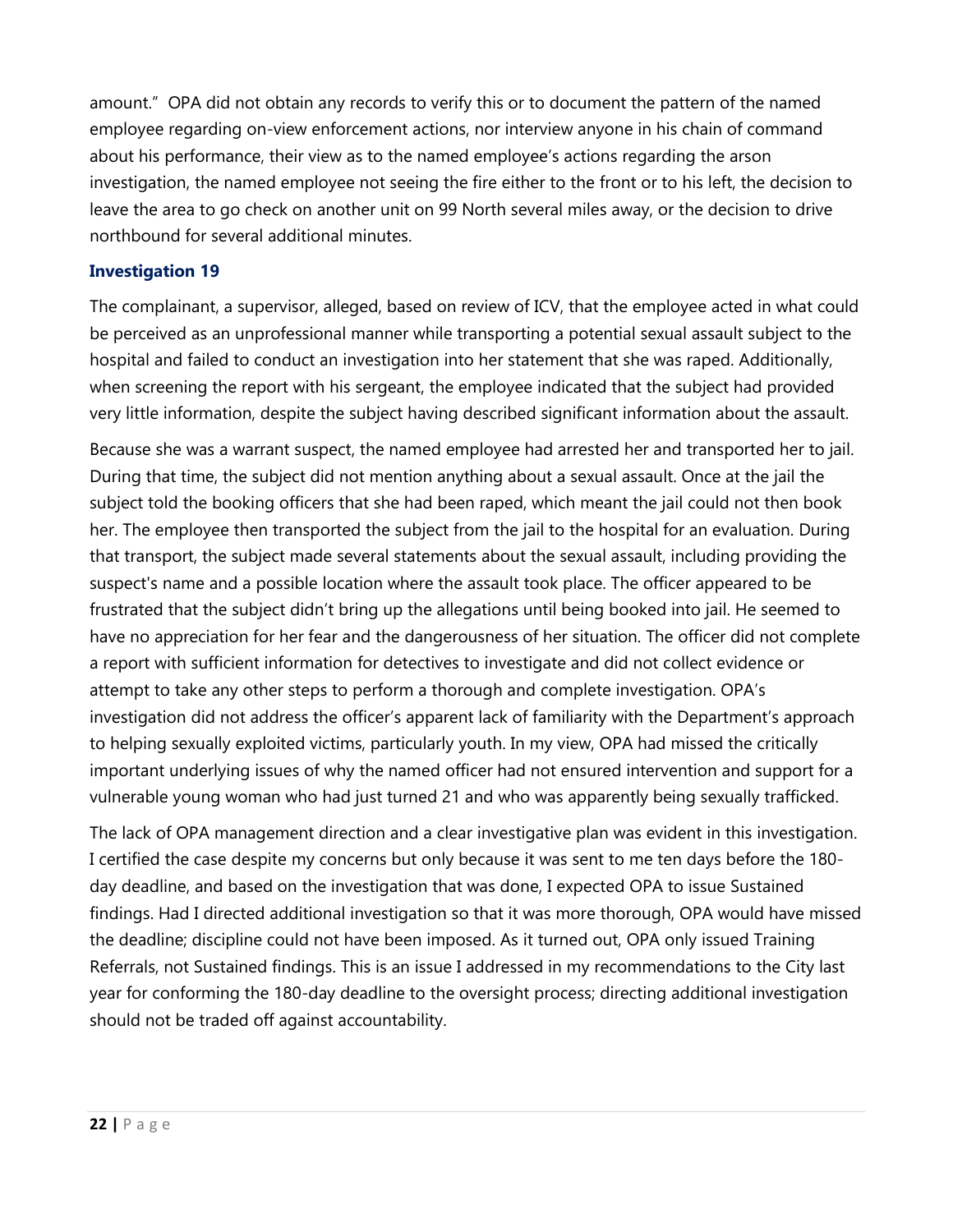#### **Investigation 20**

In an investigation that was not certified, OPA seemed to miss the essence of the complainant's concerns, and then let the investigation lapse for months. A victim had called SPD to report he had been choked and robbed. He provided a description of the vehicle and stated that the driver was the suspect who held the gun and choked him. Officers who responded to the original call were not able to locate him. He called three hours later to report he had seen the suspects in a gold sedan. The victim had described the vehicle as a mid-90's sedan, gold in color, and the suspect as a black male in his mid-30s to mid-40s, with facial hair, a ball cap, and a green jacket. He stated that two white males were also in the vehicle. Officers located a gold sedan a few blocks away and conducted a high-risk traffic stop. The 67 year-old driver, the OPA complainant, was ordered out of the vehicle and made to walk backwards in the middle of the street to the officers with his hands up. There were a number of officers with their firearms drawn. One of the officers attempted to handcuff him, and he made a complaint of pain. Once all occupants of the vehicle were detained, the victim was transported to identify them. He stated the driver was not the one who robbed him and the vehicle was not involved, so the driver and occupants were released.

The complainant in his intake interview articulated two other concerns in addition to the use of force. He was troubled as to why he was stopped, made to walk backward and detained at gunpoint, when it was readily apparent he was more than 30 years older than the suspect. He expressed concern that his age clearly did not match the age of the suspect (described by the victim as mid-30's – 40's and noted in the General Offense Report as 22-29) and that the officers had seen him from a half a block away get out of his car to give some people a ride and move his flagging equipment to his trunk. He discussed the embarrassing nature of the stop and detention, and the effect that had on him.

The complainant expressed an interest in mediation and the nature of the allegations made it a good complaint to mediate. OPA responded that the complaint could not be mediated because the OPA Manual specifically excludes uses of force, at the direction of the Settlement Agreement (see discussion of this earlier in the report).

The OPA intake investigator did an excellent job of hearing his concerns, summarizing them and asking him to confirm that she had accurately understood them. When asked what he most wanted to see happen, the complainant explained that the injury to his wrist had cost him several days of work and caused a financial hardship.

After reviewing the intake, I had requested OPA include still photos of the complainant in the file to use for the employee interviews regarding the detention, to illustrate that the complainant appeared much older than the described suspect. OPA did not do that. I also requested that OPA ensure that the complainant was provided information regarding the City claims process, since he was very concerned about lost wages due to the injury. OPA did not do that either.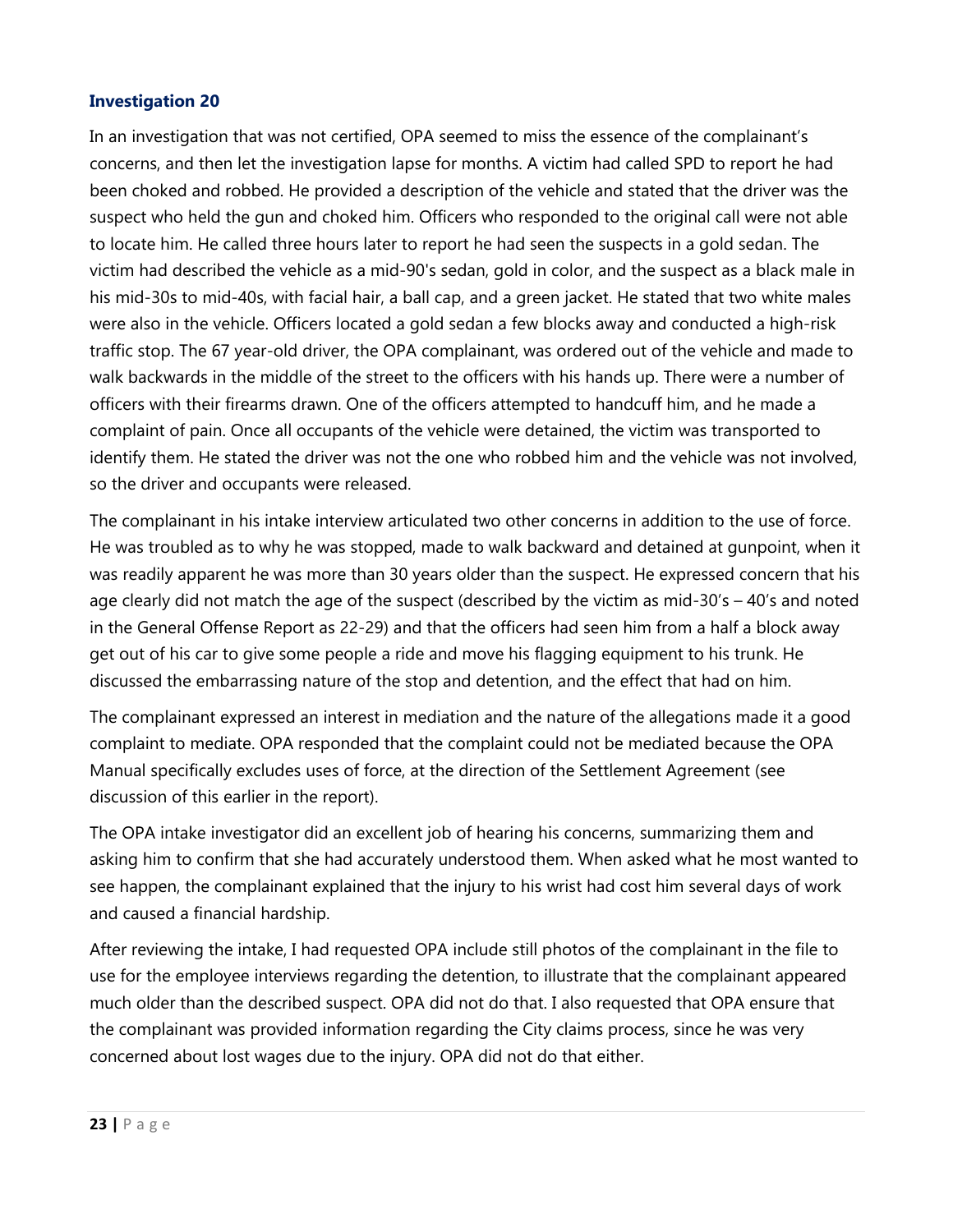The investigation did not address the concerns expressed by the complainant. There was no analysis in the investigation explaining what information the responding officers had concerning the suspect's age prior to stopping the complainant's vehicle, whether they could readily ascertain that he was 30 years or so older than the suspect, and no questions were asked of the employees on this point.

They were not asked whether they noted his age when they saw him step out of his car to move his equipment prior to the stop, when he was driving or at the time of the stop. They were not asked whether, if they had seen the age discrepancy, they still would have made the stop and if so, why.

One employee stated he didn't remember what he was told about the subject's description, but that was not followed up on by OPA. There was no inquiry as to the sources of information the officers would have had to advise them of the age of the suspect and why they would not have been aware of it. One employee stated the subjects matched the description: "One was, the driver was a black male and other than that it was just that the occupants were inside a gold vehicle". There was no further inquiry by OPA.

OPA did not ask the named employees about their notation in the General Offense Report indicating that they believed the complainant's age fell into the "56 and above" category "when the decision to contact was made" whereas the suspect was described as much younger. OPA did not note that the General Offense Report (GOR) in fact listed the suspect's age as 22-29. OPA did not ask about the fact that the vehicle described by the alleged victim contained a black male and two white males, while the vehicle he spotted and detained a few minutes later contained two black males, a black female, and a white female.

In addition, the OPA interviews did not address the scope of the stop. Even assuming the officers had a reasonable basis for stopping the complainant's car, OPA did not ask why the detention continued once it became apparent that the complainant was 67 years old and thus did not meet the suspect description. OPA also did not ask why the officers detained two female passengers, one of whom was white, when the robbery suspects were men.

There was no documentation indicating that the investigator listened to the intake interview, the 911 tape or reviewed the intake log. In fact, the investigator stated in the Case Summary that "OPA was unable to procure the 911 tapes before they were deleted." To the contrary, the intake log stated the 911 tape was obtained, attached to the file and the intake investigator described in detail what was heard on the 911 tape. This was the recording relating to the original robbery report. OPA did not, however, obtain the subsequent 911 recording from several hours later in which the alleged robbery victim reported seeing one of the suspects driving a gold car. It was this second call that contained the victim's description of the suspect and the car on which the officers relied in stopping the complainant. By the time OPA submitted a follow-up request for the 911 recording, it had been deleted.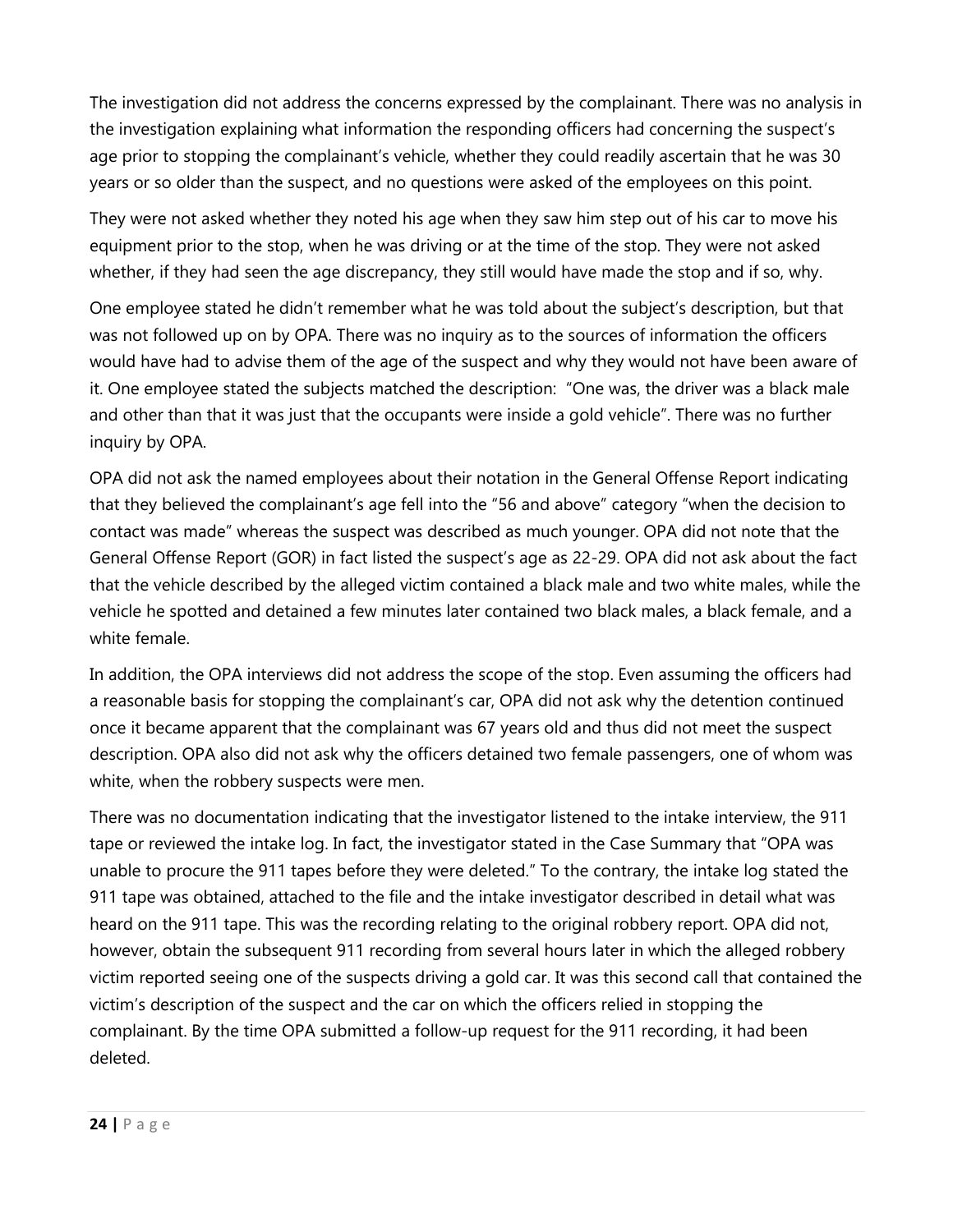The complainant reported wrist pain in the attempt to handcuff him. The named employee reported this complaint of pain to his sergeant, but the sergeant informed him that no use of force report was necessary because the complainant had a pre-existing wrist injury. The OPA investigator recognized the sergeant's decision as a potential policy violation and referred the case for re-classification to change the sergeant's status from witness to named employee. OPA management declined to pursue a complaint against the sergeant, however, indicating that the sergeant was within his discretion to classify the force used as de minimis. The complainant indicated that the force used aggravated his pre-existing injury, causing pain and swelling and leaving him unable to work for five days. Since the force used in this incident caused pain, it was subject to reporting requirements. OPA did not interview the sergeant.

Although OPA had completed its preliminary review and classification of this complaint by mid-February, OPA did not assign an investigator until March 28. OPA did not begin its investigation until June 22. For over four months, OPA conducted no investigation on this case. The case file noted repeated warnings from the assigned investigator to his supervisors that he would not be able to meet the required timelines for completing his investigation. The case was submitted for my review on the date of the 180-day deadline. I reviewed it and directed additional investigation.

OPA did not take any further action on the case until almost four more months had passed. Then OPA updated the Case Summary. No further investigation was ever conducted, although required by City ordinance. The case was re-submitted for final review on December 21. OPA never addressed the issues expressed by the complainant as most important to him.

#### **Investigation 21**

I requested additional investigation in a case where the complainant was on an SPD Advisory Council, and had alleged that a civilian SPD employee who does community outreach for SPD had threatened her. I requested that OPA re-interview the named employee because OPA did not ask him, among other things, about a statement made by the complainant that she was scared because her cousin had told her that the named employee had gone to her cousin's apartment and showed him a gun, put it on the table and told him that the complainant had better behave well.

I also requested that OPA re-interview the witness for whom the complainant worked because OPA did not ask him, among other things, about a statement the complainant had made that her employer was concerned enough for her safety that they had arranged for private parking and asked her to show a picture of the employee in case he came to the office or any public place where she was working.

Also problematic was that the Case Summary did not include any information about the initial criminal investigation based on one of the allegations that the employee had attempted to run her over with his car in a community center parking lot. The Case Summary was also not as objective as it should have been in that it also implied that the employee requested the relevant video from the community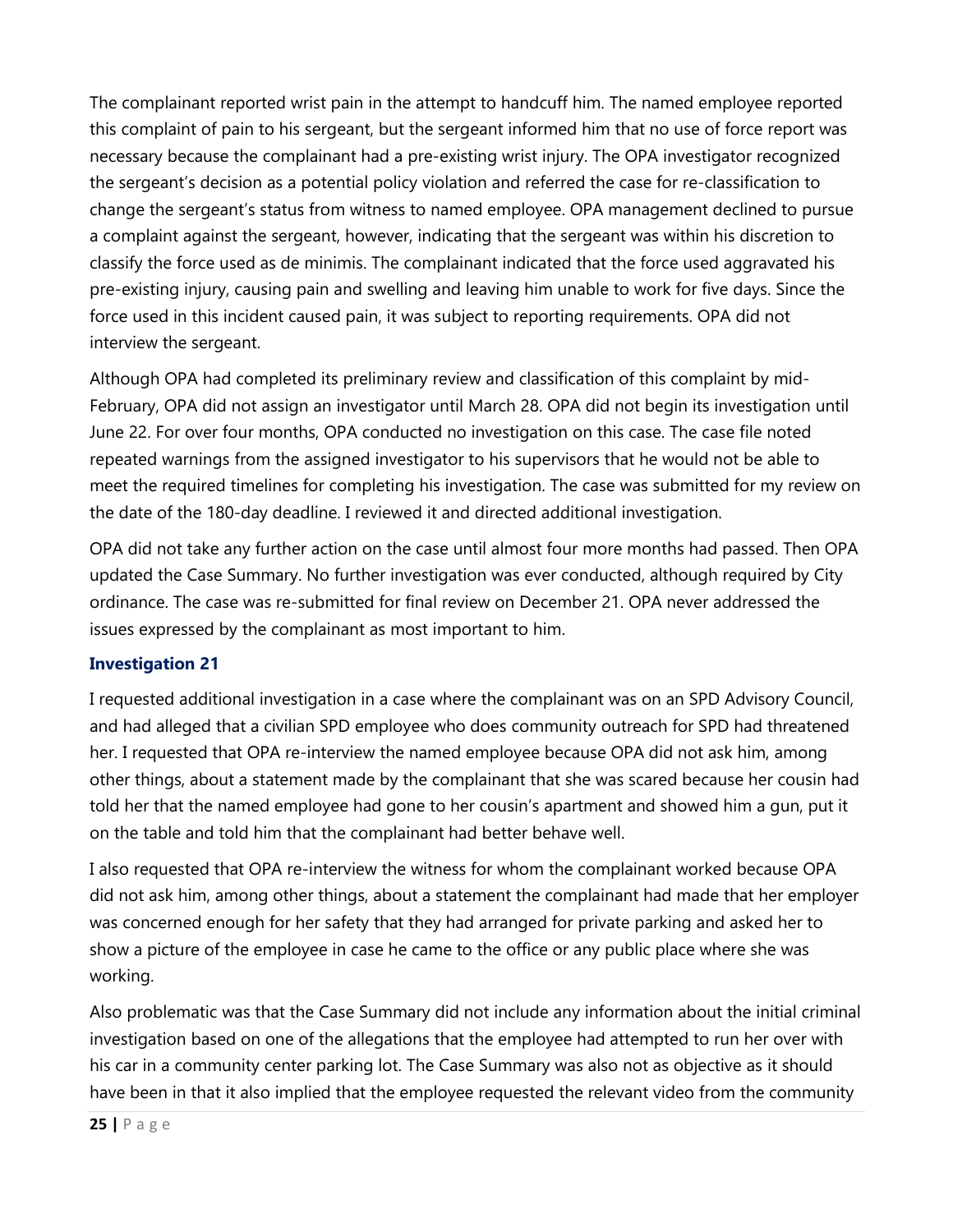center in order to be helpful, which was not correct, and referred to the complainant's cousin and his choice not to be interviewed due to safety concerns as refusing to cooperate.

#### **Investigation 22**

I requested additional interviews before certifying an investigation where officers responded to a McDonalds regarding an intoxicated male and female running around a vehicle in the parking lot. Restaurant staff wanted them removed. The vehicle had a flat tire and vomit around the outside of the vehicle. The occupants were in the back seat; the male was wearing only boxer shorts. He was argumentative and kept stating he knew his rights while opening and slamming the vehicle door. When the female tried to get him to calm down, he slammed her head in the closing door, and she cried out in pain. He was arrested for domestic violence assault. He told the sergeant during the screening process that officers slammed his head "pretty hard in the side of the door." During his OPA intake interview, he then stated that he was missing \$280.00 when he left the King County Jail.

The three employees' interviews and initial investigation by OPA showed by a preponderance of evidence that the allegation regarding excessive force did not occur, but there was not sufficient evidence regarding the allegation of missing cash from his wallet. There had been a Field Training Officer (FTO) and a Student Officer also at the scene. They did not have a close view regarding the physical altercation, as they were standing in a different part of the parking lot. But they came over to help prior to the time when the wallet would have been removed and put in the trunk, so I requested OPA interview them about allegedly missing cash. OPA attempted to follow up as requested, but in the months since the complaint had been made, the FTO had gone on medical leave and would not return within the required contractual timeline; he was never interviewed.

#### **Investigation 23**

I requested additional investigation in a case where the complainant, who was in a dating relationship with a sergeant, alleged that he had assaulted her while they were on a trip, made verbal threats against his estranged wife and their property, borrowed a large sum of money from the complainant over the span of a few months without paying it back, and watched his minor child engage in private sexual behavior, describing what he was seeing over the phone to the complainant.

The Medina Police Department (MPD) had conducted the criminal investigation. The documentation in the case file indicated they attempted to schedule an interview of the named employee on several occasions, to no avail, and that their case would be forwarded to the prosecutor for a filing decision without a statement from him. OPA had not spoken with them to ask whether the named employee ever did provide a statement and had not obtained a copy of the prosecutor's filing decision. OPA also did not ask the named employee why he refused to provide a statement to MPD and did not include that refusal in the Case Summary.

**26 |** P a g e MPD's report stated that the complainant had alleged the named employee drove by his ex-wife's house "12-24 times a week" and that his ex-wife alleged that she had seen him driving by their home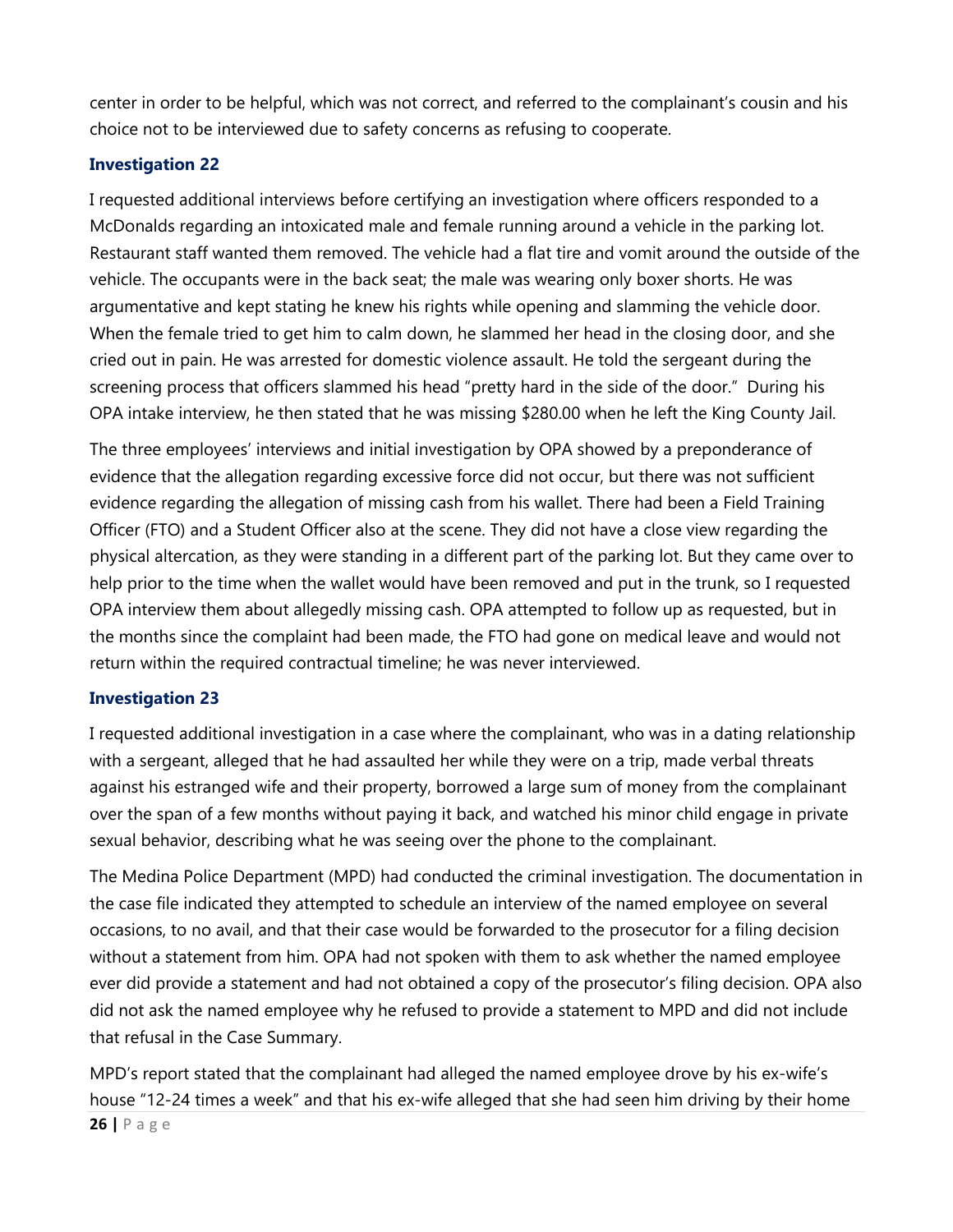in his SPD Black Suburban. The SPD DV Case Investigation Report stated that MPD had advised the SPD DV investigator that the named employee's ex-wife had stated "that [he] is continuing to drive by in his work vehicle." The MPD lieutenant stated that if he was provided a license plate that he could check for all vehicles going through Medina that are captured on their license plate reader system. OPA did not follow up with the MPD lieutenant to ascertain what he had learned, did not add this possible policy violation as an allegation, ask the named employee about it or address it in the Case Summary. OPA followed up on these requested additional investigative steps and also opened a new investigation on the possible misuse of a Department vehicle as requested, at which point I certified the investigation. $24$ 

#### **Investigation 24**

The complainant in this investigation was an SPD supervisor who alleged that the named employee used profanity in describing another supervisor and failed to report for an assignment, instead working an off-duty job. The named employee had been directed by the Seattle Police Operations Center (SPOC) to report for a particular assignment on the  $4<sup>th</sup>$  of July, and allegedly was unhappy about his assignment. The named employee alleged in his interview that this OPA complaint was retaliatory. OPA did not pursue that allegation. Additionally, the evidence showed there are often employees who do not show up for special event assignments as ordered by SPOC, and that there were others who did not show up for this event as well. OPA should have addressed why complaints were not made by supervisors regarding those employees.

OPA concluded that the named employee followed proper procedure regarding his absence (the allegation regarding profanity was inconclusive). Because OPA's investigation regarding the allegations specifically at issue was sufficient, I certified the case. In so doing I also requested that OPA: 1) initiate a new complaint regarding possible retaliation; and 2) ensure that there is an internal referral mechanism in place from SPOC to OPA whenever personnel fail to comply with ordered assignments. OPA did open an investigation into the allegation that the complainant in this case filed the complaint as an act of retaliation for a grievance the named employee had previously filed. OPA sent an email to the relevant Assistant Chief, but took no formal action and has provided no verification that a referral mechanism is now in place regarding employees who disobey SPOC orders.

#### **Investigation 25**

I requested further investigation in a case where a King County Sheriff's Office deputy provided a written statement as part of the initial use of force review but was not interviewed by OPA. I requested that he be interviewed, and that OPA inquire in particular as to a named employee's use of a closed

 $24$  I also requested that OPA redact date of birth information (both complainant and named employee) included by the OPA investigator in the file. There is no reason for it to be listed and it was unnecessary for OPA to obtain it or include it. Not including personal contact information and date of birth information about complainants is a recommendation I made a couple of years ago so as to ensure there was not a chilling effect on the filing of complaints. OPA implemented that change. This was an exception.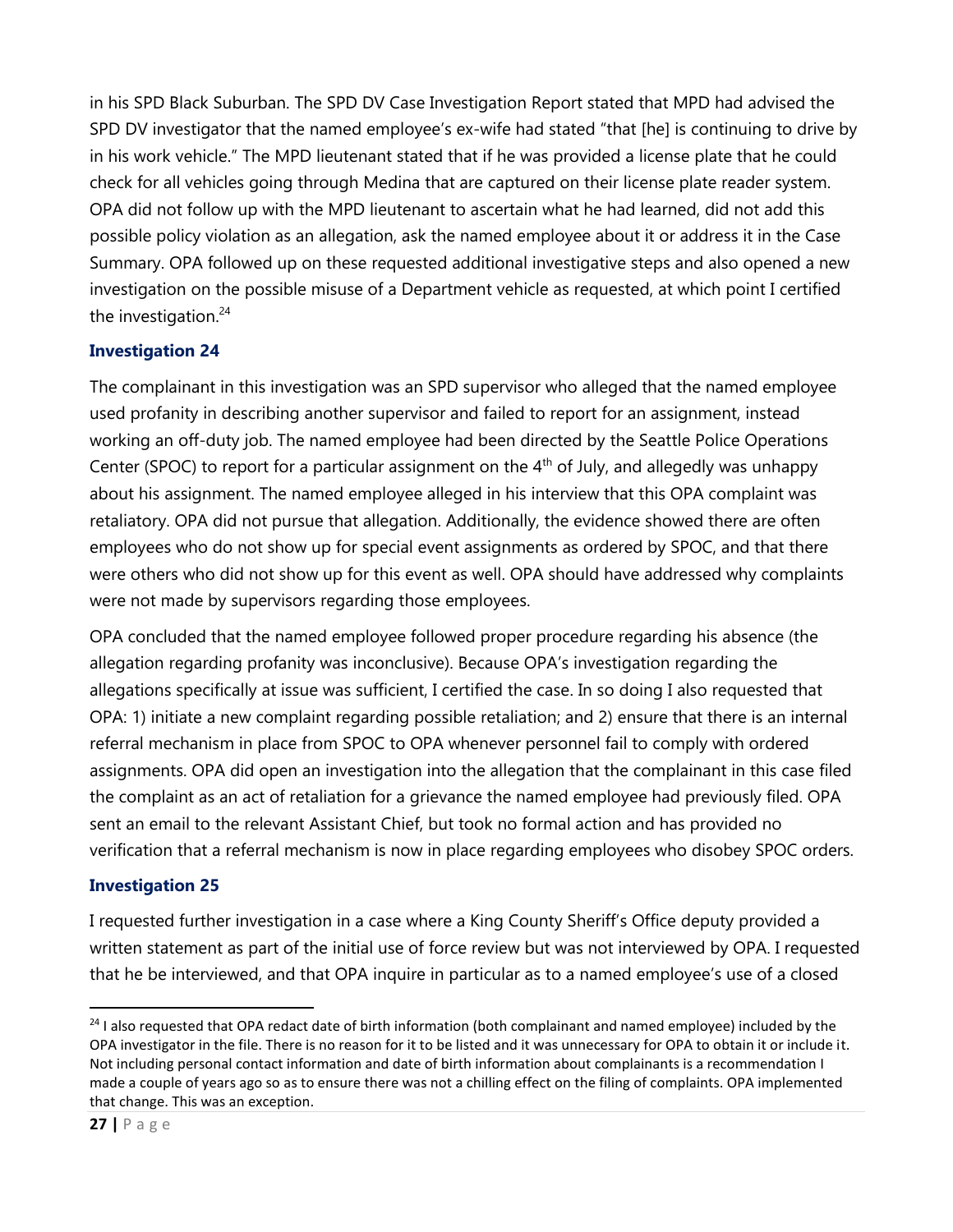fist to the right side of the subject's torso and the deputy's statement that "At no time did I see any punches or kicks applied by the three Seattle Police officers. Only body weight and control holds were used by us." The investigation log needed to include each material investigative step taken and the Case Summary also needed to more clearly explain how neither of the other two officers saw that hit to the torso. Once these steps were completed I certified the case.

#### **Investigation 26**

A case referred from the Force Review Board (FRB) involved officers responding to a report of a male in crisis. SWAT was called to the scene. The FRB alleged that the named officer violated the ICV policy by shutting off his camera prior to the event ending. The named officer was asked in his OPA interview if he conducted a system check for the ICV at the beginning of his shift. He stated that he did not. There was no follow-up from OPA on that possible policy violation nor was it documented in the investigator's summary of the interview in the investigation log and the Case Summary. The OPA investigator also did not review the General Offense Report and was not familiar with the ICV policy (and whether there were any relevant exemptions) prior to interviewing the named employee. Had OPA management reviewed an investigative plan, they could have ensured the investigator at the time he was assigned the investigation understood there was no SWAT exemption in policy. Instead, the investigator asked the Chief's administrative staff about it. OPA was at that time already familiar with the issue (I had raised it in a prior report and recommended SPD address it in revising the policy.) As requested, OPA added an allegation regarding the named employee's failure to conduct an ICV system check and re-interviewed him, so I was able to certify the investigation.

#### **Investigation 27**

In a case where the complainant alleged the named employee kicked her when she was being arrested, the video did not support the allegation. This would not have been a complicated investigation to complete; yet there was no clear articulation in the file as to why the complainant was never interviewed. Additionally, OPA did not request jail sally port video until more than five months after the complaint was made, well past the known retention schedule, even though OPA had identified at the time of intake that the alleged kick occurred as part of booking the complainant into jail. OPA never responded regarding either of these issues, so the case could not be certified.

#### **Investigation 28**

I did not certify an investigation where the complainant alleged the named employee threatened him about him sending inappropriate texts using another person's old phone. The text message at issue was mentioned by the complainant during the intake interview on February 8, but was not obtained by OPA at that time, nor was the complainant or witness asked if there were other relevant texts. The investigator did not request the text until June 24, and even at that time did not seek to obtain it directly from the phone but instead asked the complainant if he could send the content via email.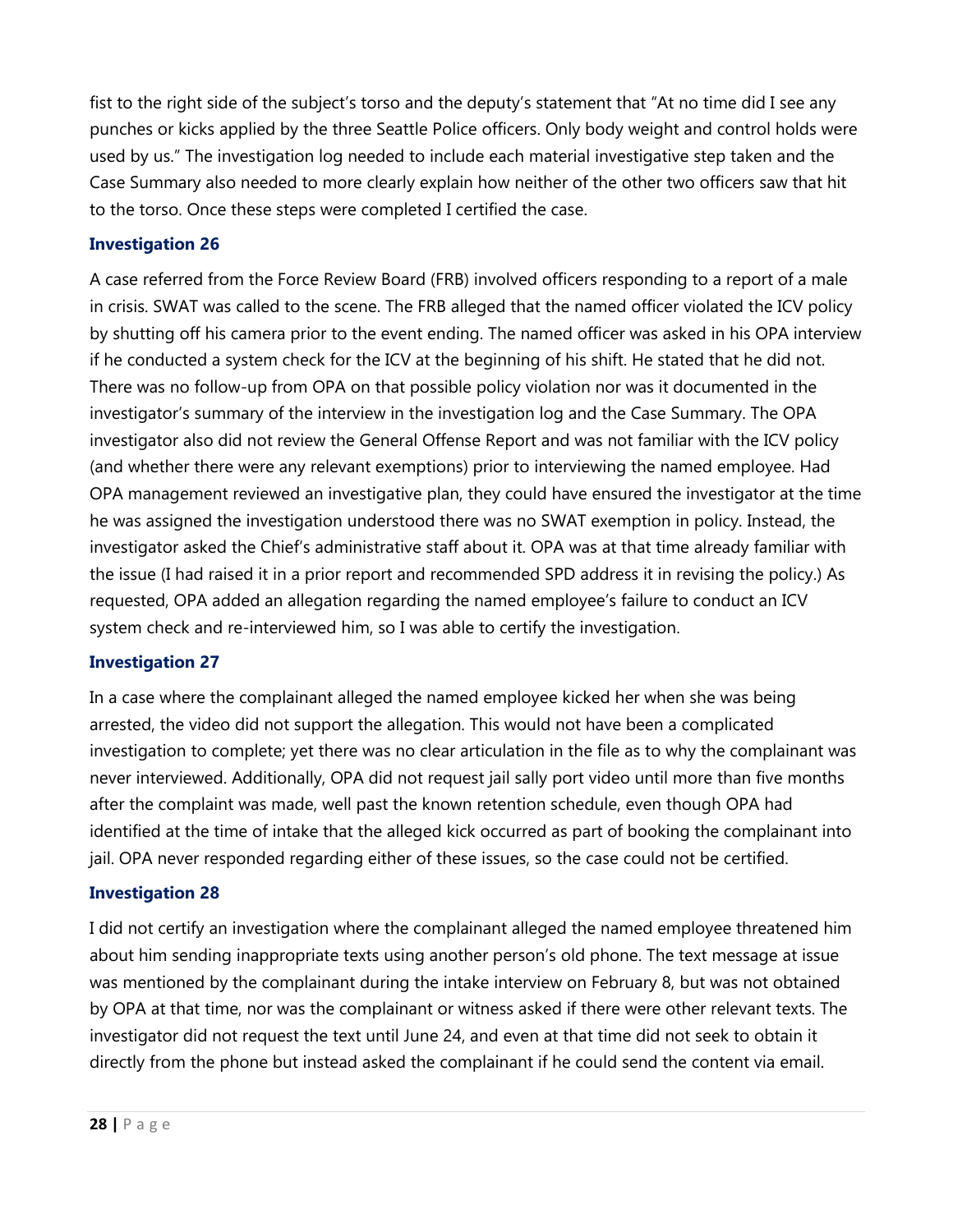#### **Investigation 29**

I did not certify an investigation where the complainant alleged the named employee violated policy by "liking" a disparaging comment in a tweet. OPA's analysis incorrectly limited the inquiry to protected classes. The social media policy, however, has other elements, including that the use of social media may not violate other SPD policies. One such policy is Standards and Duties, which includes professionalism. OPA did not address whether the communication violated this provision. What policies are at issue and what would need to be proven are the sorts of things that should be basic elements in an investigative plan.

#### **Investigation 30**

I did not certify an investigation involving a referral from the FRB alleging that a sergeant failed to use ICV as required. The lack of ICV was the only issue. After initial review of the case file on February 19th, the OPA investigator took no action until May 6th when he sent an email to the named employee regarding scheduling his interview. The only other investigative step taken was to check SPD's ICV system to verify the lack of ICV. This was not done at the initiation of the investigation; it was done after the named employee's interview, and after the Case Summary had been written and the investigation was being submitted for review.

#### **Investigations 31 & 32**

Two other ICV investigations each consisted of a single interview of the named employee. No other investigative steps were taken other than writing the Case Summary. In each, the employee was interviewed in February and the Case Summary was written in May, three months later. In one, the officer contacted an individual at a bus shelter regarding an open can of beer being consumed. The individual stated to the officer that the stop was because of his race. The officer contacted his supervisor regarding the bias allegation per policy. When he returned to his vehicle and realized that his ICV was not activated, he turned on the camera and narrated what had occurred. The sergeant was able to retrieve the audio from the hard drive. Both cases are examples of complaints that could have been handled through a rapid adjudication alternative rather than with an investigation that, despite its simplicity, languished for months.

#### **Investigation 33**

In an investigation regarding use of force reporting at a May Day demonstration based on a referral from the FRB, once again the lack of an investigative plan directed by OPA management was problematic. The allegation involved an unknown officer not reporting a protestor being taken to the ground. Oddly, OPA's approach was to use a great number of investigative hours to have 42 different officers come in for interviews, show them relevant video before questions were asked, and then ask them to ignore the video and tell the investigator if they could identify the unknown officer from memory. OPA could have created a still shot from the video to show the officers and made inquiries designed to identity the officers based on how the officers were lined up, unit order, who was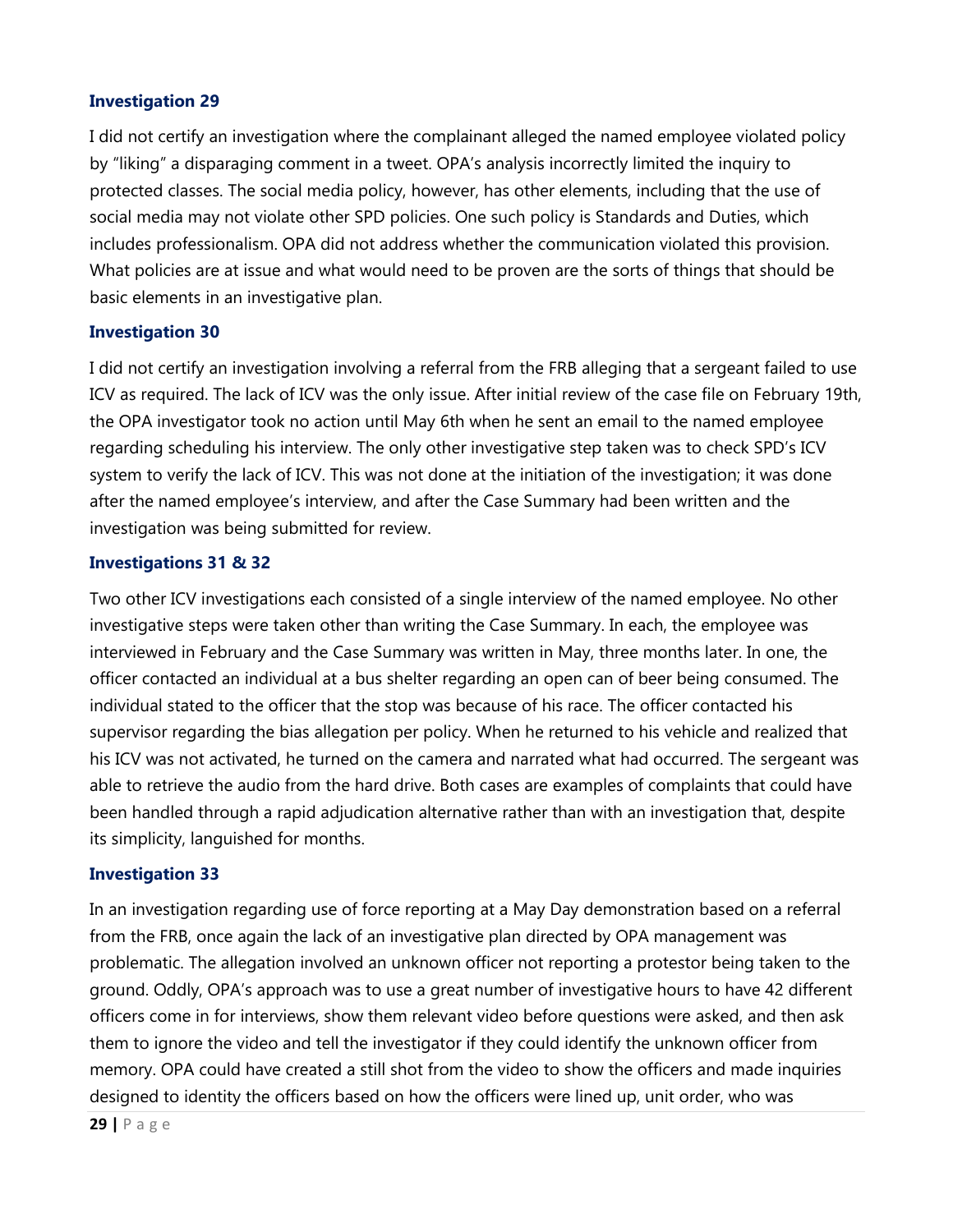assigned that day as bike officers wearing that kind of attire, etc. and who among those was not yet identified.

#### **Investigation 34**

When reviewing a criminal case at the time it was referred back to OPA upon completion of the criminal investigation, I raised several issues and requested that OPA follow up with the Assistant Chief who had responsibility for ensuring the quality and timeliness of the criminal investigation. Despite having the case for more than two months (thus using a significant part of the 180 days permitted for completion of the administrative investigation under the terms of the collective bargaining agreement), no criminal investigation was conducted other than an interview of the named employee. No other witnesses were interviewed or evidence such as bank records was obtained. No audio file was provided for the single interview conducted. Additionally, the criminal investigator (from the homicide unit) inappropriately provided a Garrity advisement to the named employee. He also contacted SPD's policy unit, asking them to identify any potential policy violations, which breached confidentiality requirements regarding internal investigations and was within OPA's jurisdiction to determine. Finally, there was no indication the "criminal investigation" was reviewed by the Assistant Chief with relevant documentation from him in the file. The OPA Director followed up on this request.

#### **Investigation 35**

There were numerous problems in an investigation where a complainant alleged she had been drugged and raped in 2008 by an employee whom SPD had subsequently terminated for misconduct. The complainant also alleged she had consensual sex with him while he was on duty and that he sent her inappropriate photos of himself. OPA added an allegation that the officer used his position for the purpose of establishing a personal, sexual relationship with the complainant. Due to the passage of time, no physical evidence was available, and no witnesses were identified. The King County Prosecuting Attorney declined to file charges due to a lack of evidence and the complainant's reluctance to participate in the criminal prosecution. The named employee, who was no longer an SPD employee, refused to be interviewed.

The Case Summary for this investigation stated that the complainant "refused a follow-up interview so OPA was unable to inquire if she still had the text messages or photos, or to get further details regarding either the alleged rape or alleged consensual sex while on duty," but there was no explanation as to why OPA did not ask the complainant for that evidence several months prior when OPA first interviewed her, or in the alternative, why OPA did not reach out to the complainant's attorney after receiving the prosecutor's decline notice to make this inquiry and to see if the complainant wished to provide any additional information. The OPA investigator did not contact the complainant until eight months after her initial OPA interview. The investigator then called the complainant "for some clarifying questions."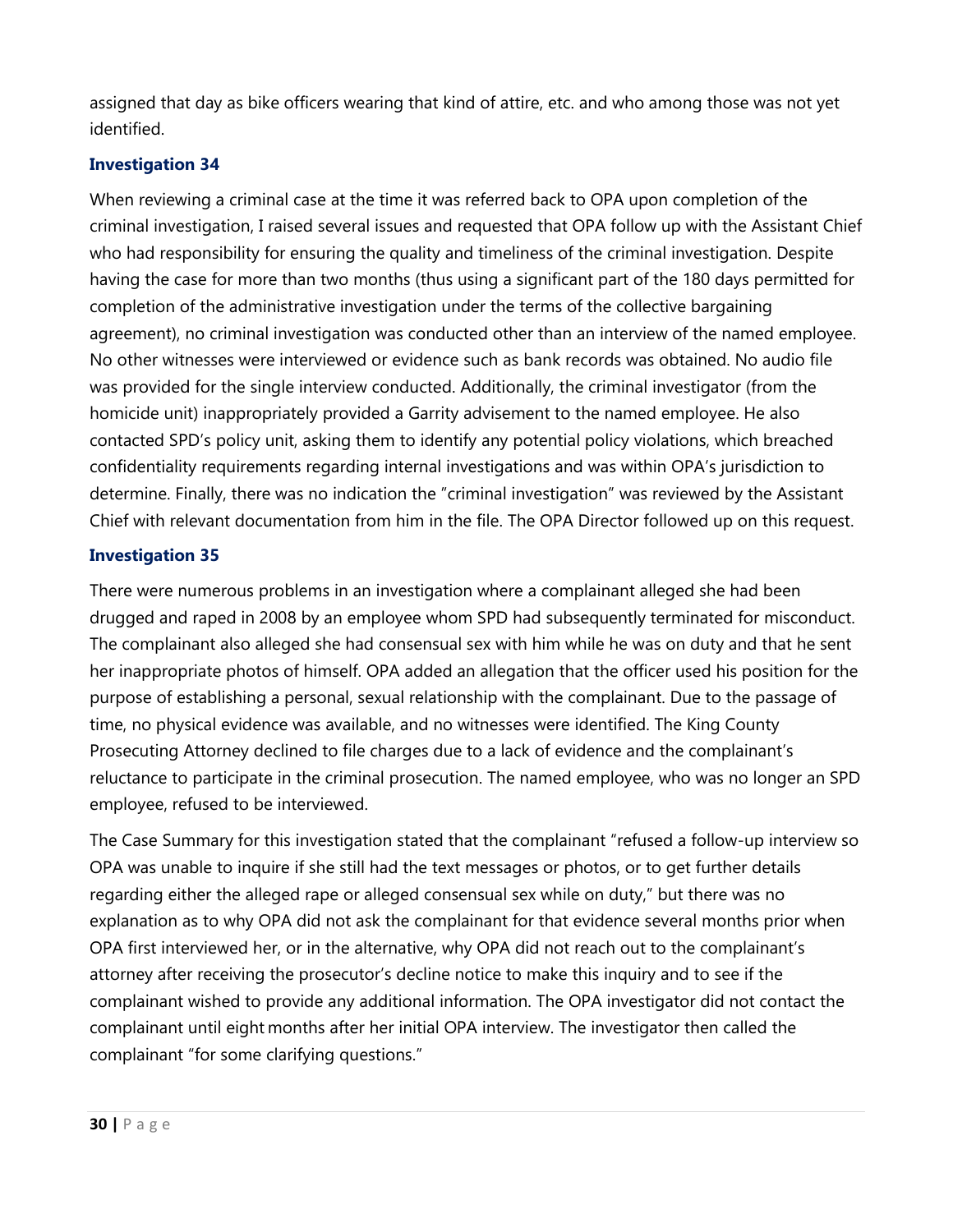There was no documentation in the case file that OPA checked on the filing status for six months. OPA did not seem to have a clear investigative plan given that the investigator received the case in January, and was not aware whether there was a criminal case file. He contacted former OPA investigators in May to see if they could advise him as to where he might find it (after attempting to schedule interviews of the named employee and the complainant). Ironically, in light of the fact that in most instances OPA is not complying with the obligation to regularly inform employees and complainants as to the status of their cases, in this instance, OPA sent the former employee (who had been terminated and refused to participate in the investigation) monthly status reports.

OPA received an additional complaint involving the same former employee apparently prompted by media attention. Because the employee had been terminated, OPA forwarded the complaint to SPD and made no further inquiry. The memo from SPD communications said the complainant asked not to speak to anyone at the East Precinct and "sounded scared." I requested that OPA determine whether the caller had information relevant to additional possible misconduct, also potentially relevant to this case, that may have occurred prior to the named employee's termination, rather assume OPA no longer had jurisdiction. OPA followed up as requested.

#### **Investigation 36**

The Force Review Unit referred a complaint to OPA alleging that the named officers did not start ICV recording at the beginning of an incident as required by policy. OPA added allegations for the acting sergeant for failure to record or attempt to record his interview with the subject of the use of force and failing to refer the officers' ICV violations to OPA. OPA added the lieutenant for failing to report both the officers' and the acting sergeant's possible policy violations. In my view, the Chain of Command should have ensured timely referral of the potential policy violations to OPA, which meant that the captain should also have been interviewed and potentially named by OPA as having the responsibility for that referral, based on the lieutenant's interview. There was also no indication as to why the sergeant who, also according to the lieutenant's interview, had been directed to make a Performance Appraisal System (PAS) entry but apparently did not, was not interviewed and potentially added as a named employee. This was another investigation not completed until after the 180-day deadline. It was also another investigation where the investigator did not request the 911 audio tape until after the 90-day retention period, an ongoing issue that OPA should have long since resolved.

#### **Investigation 37**

In a case involving a retired employee working as a flagger at a construction site, the complainant had alleged the retired employee was wearing an SPD uniform and made racist remarks. At intake, OPA determined that the employee retired from service due to disability in 1982. SPD should not have issued him a commission, both because he left the department due to disability and because employees were required to apply for commissions within two years of separating from the Department; he did not do so until 2014. OPA sent the investigation to the criminal investigations